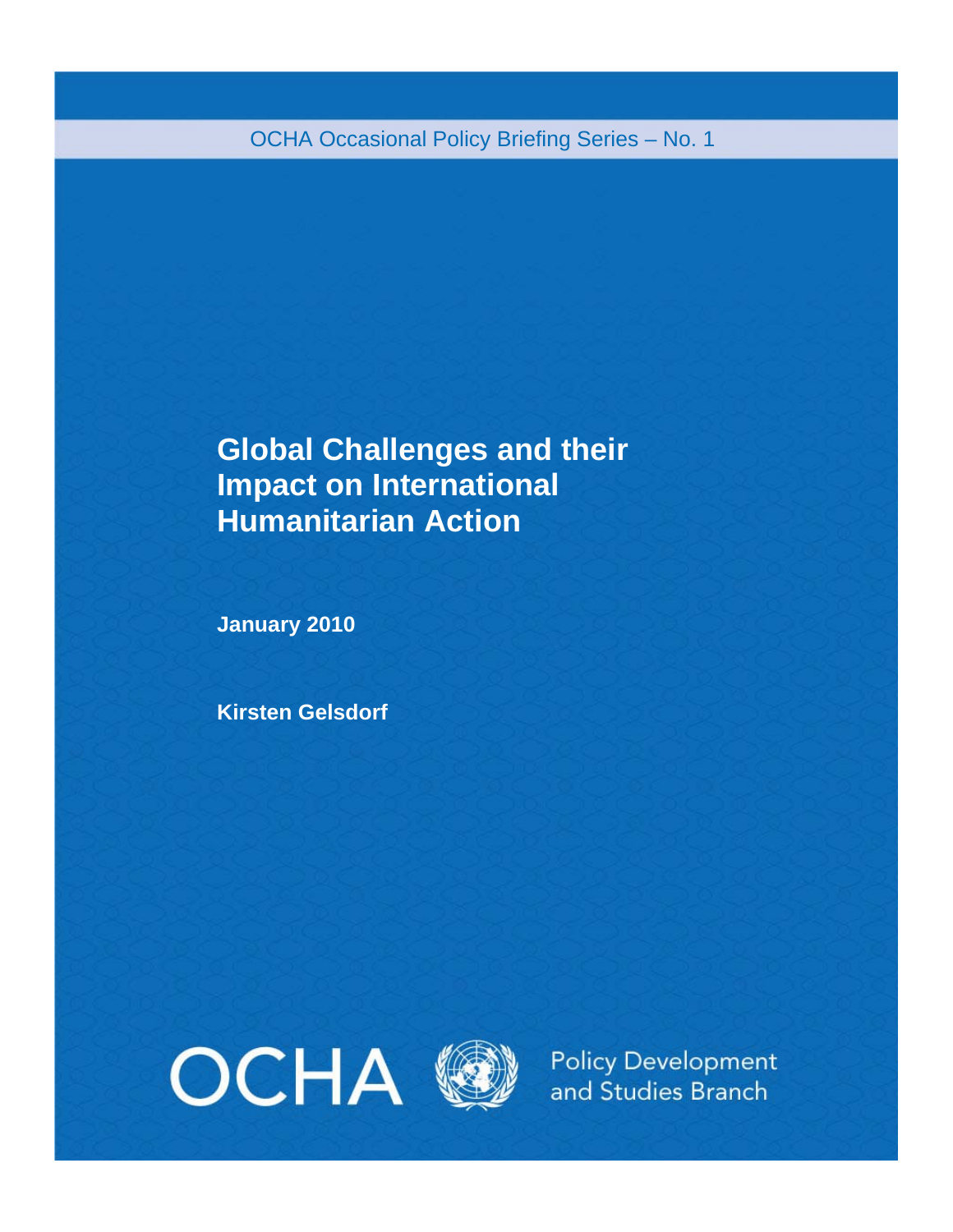For more information, please contact:

Policy Development and Studies Branch UN Office for the Coordination of Humanitarian Affairs (OCHA) E-mail: ochapolicy@un.org Tel: +1 917 367 4263

These occasional policy briefs are non-papers. They were produced primarily for internal circulation and serve as a basis for promoting further discussion and policy analysis in their respective areas. They do not necessarily represent the official views of OCHA. They are available online on www.reliefweb.int under "policy and issues."

© OCHA, PDSB 2010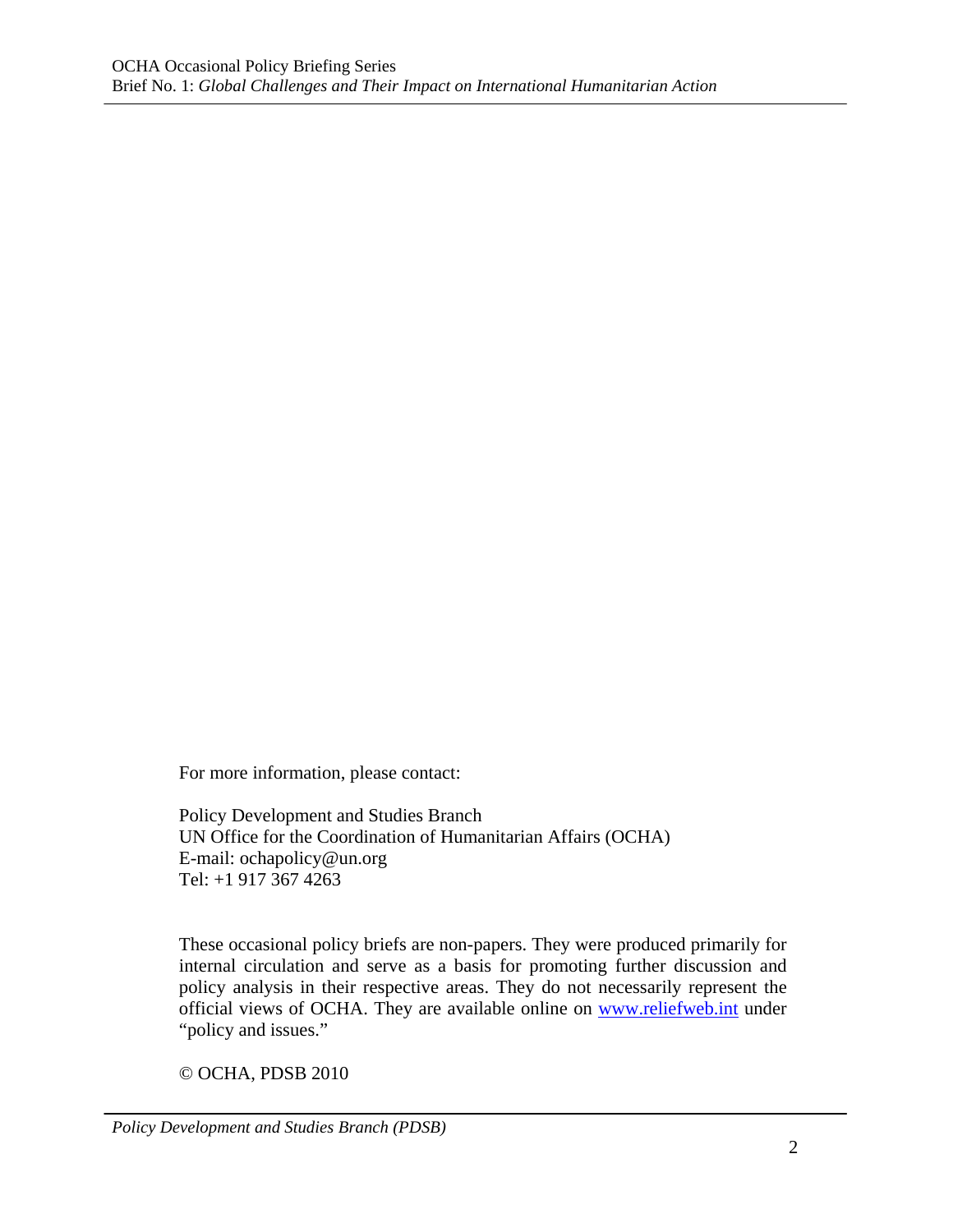### **I. INTRODUCTION**

1. Humanitarian stakeholders are increasingly concerned about the impacts of current or emerging global challenges, such as climate change, the food crisis and financial crises, extreme poverty, urbanization, water scarcity, energy security, migration and population growth, on the caseloads that humanitarian agencies work with and the operational environments they will have to work in. While anticipating the evolution of these challenges – propelled by various political, economic, legal, demographic, environmental, and technological factors – is a complex task at best, it is clear that their individual and combined impacts are already shaping, and will continue to shape international humanitarian action.

2. Yet, most international humanitarian actors are still not sufficiently focused on the future implications of these challenges both individually and collectively, even though in many cases they may be, by default or design, the actors called upon to adapt and respond to them.

3. In order for international humanitarian actors to be able to plan and react accordingly, they should consider two main questions:

- **Caseloads:** In what ways do today's global challenges impact emerging humanitarian needs?
- **Operational Environment:** How will today's global challenges impact the environments in which international humanitarian actors will operate?

Finally, in order for OCHA to be able to stay 'fit for purpose,' it should then consider the question:

• **Humanitarian Coordination:** What will these impacts on caseloads and operational environments mean for international humanitarian coordination?

4. The following occasional paper provides a preliminary analysis that aims to address these three questions. In doing so, it emphasizes three main conclusions for further discussion and debate:

(1) The humanitarian community may need to broaden its notions of vulnerability and risk, reconsider what drives a humanitarian emergency and, subsequently, what triggers an international humanitarian response. A new type of humanitarian emergency may emerge: one not caused by a definable event or process, but rather by the confluence of global challenges;

(2) While traditional inter- and intra-state conflicts will continue, insecurity will also stem from instability and violence driven by the intersection of non-traditional threats from natural resource scarcities, volatile markets, and structural trends, such as urbanization and extreme poverty tipping-points; and,

(3) There will increasingly be a need to transcend traditional definitions of what is 'humanitarian' and what is 'developmental' to advance toward more integrated country plans and partnerships that look to simultaneously promote actions that increase resilience in the short-term and reduce overall vulnerability in the long-term.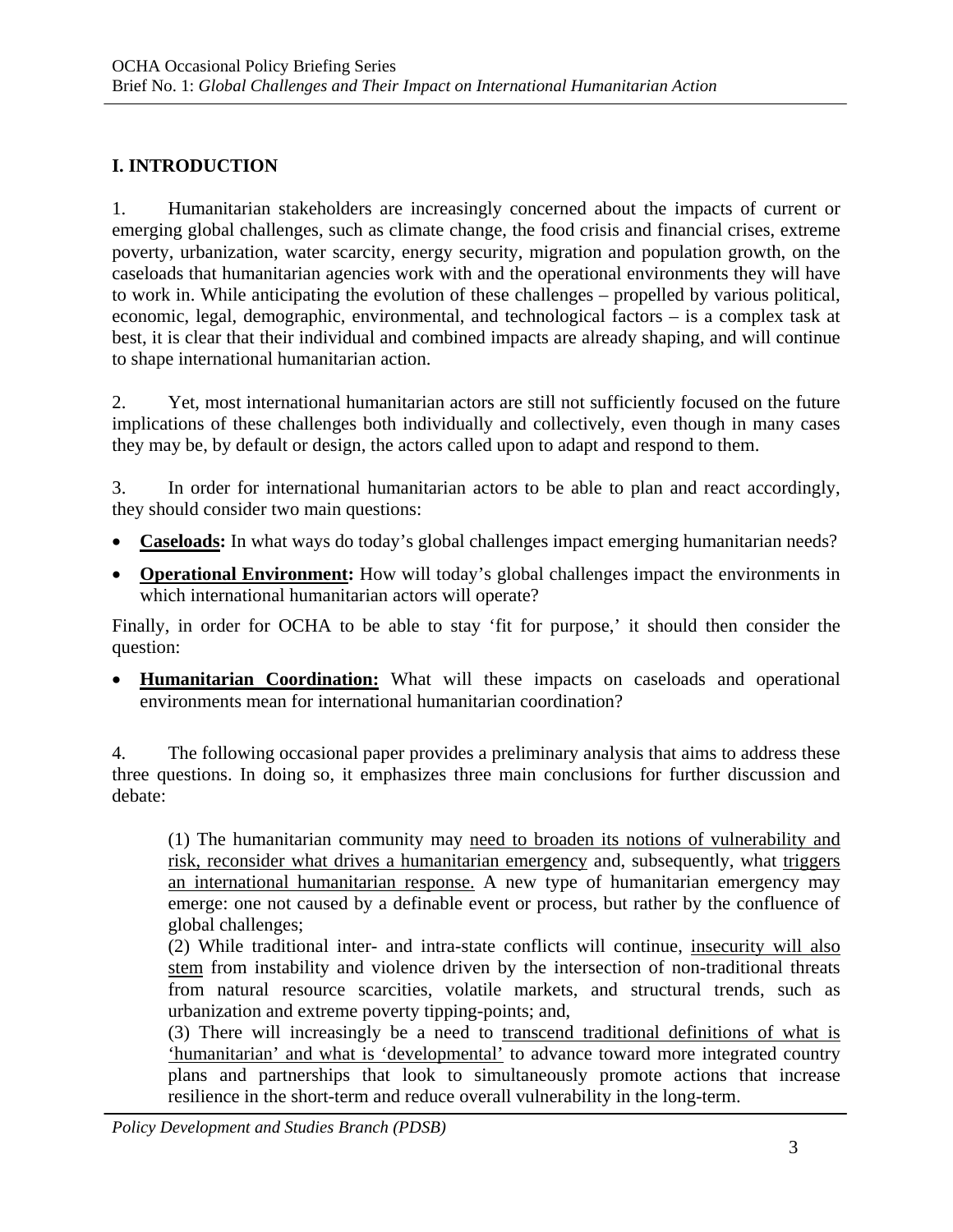5. As a next step, OCHA should examine the validity and significance of these projected impacts and conclusions on the organization's overall adaptability and resilience to respond, mitigate, and, where possible, capitalize on the changes these global challenges portend for the humanitarian landscape.

## **II. GLOBAL CHALLENGES**

#### **What are global challenges?**

6. For the purposes of this paper, 'global challenges' will be defined as any major trend, shock, or development that has the potential for serious global impacts and thus to create humanitarian needs and change the environments in which humanitarian actors will operate in coming years. Below is a non-exhaustive list of global challenges we have identified:

- **Climate change:** With a predicted increase in temperature that will indirectly lead to the disappearance of territory, spark widespread (and, in many cases, permanent) displacement (already 20 million people are estimated to have been temporarily displaced by climaterelated disasters in 2008, a comparable number to the 26 million conflict-related IDPs in the same period), change morbidity disease patterns, and promote a monumental shift in global policies, climate change will fundamentally transform the way humanity approaches global security and livelihood sustainability.
- **Extreme poverty and inequality:** With a marked increase in extreme poverty and profound inequalities of income and wealth plaguing most nations (as approximately half the world's population lives on less than 1% of its wealth), extreme poverty and inequality continue to leave whole communities and households in an almost irreversibly devastating state of vulnerability and need.
- **Financial and economic crisis:** With the world economy now predicted to contract by 1.7%, remittances which accounted for some 2% of the major developing countries' GDP in 2007 having decreased to 1.8% in 2008 and falling by an additional 0.9% this year, private capital flows dropping by some \$700 billion compared to previous years, and an additional 90 million people being pushed into poverty, the financial and economic crisis is leading to unemployment, an increase in poverty, and the curtailment of critical safety-nets, thereby threatening an even larger caseload in need of humanitarian assistance.
- **Food crisis:** With over 1 billion people worldwide (one-sixth of the world population) suffering from hunger, over 30 cases of food-related unrest having erupted around the world since 2008, 25,000 children dying daily from malnutrition, 2 billion people currently suffering from micro-nutrient deficiencies, local food prices in most developing countries being too expensive for hundreds of millions of people, disputes over depleting land resources, and projections that by 2025 food production will not be able to increase by the necessary 50% over current levels to keep up with population growth, the food crisis will continue to threaten lives and livelihoods worldwide.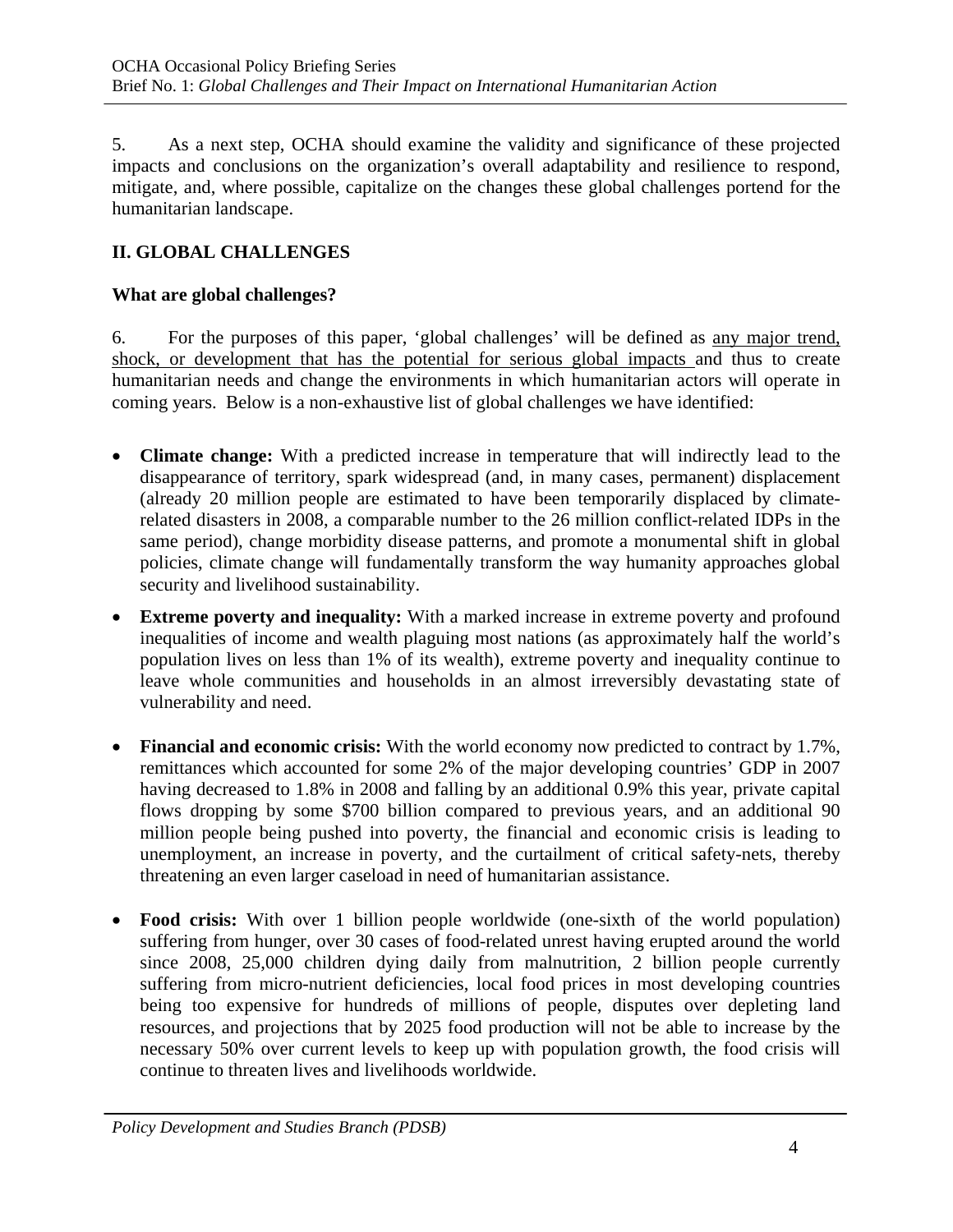- **Water scarcity:** With the number of people who do not have access to safe water rising just over 1 billion to 2 billion by 2025 (roughly one third of the world population), water scarcity represents a major political, economic and human rights issue driving vulnerability and conflict.
- **Energy security:** With the projected one and a half times increase in energy demand by 2030, energy security could cause supply-side gluts stoking fears of scarcity and reigniting geopolitical rivalries, whilst also providing the impetus to invest in renewable energies.
- **Migration**: With the potential for hundreds of millions of people forced to uproot their lives and rebuild them across borders, continents and oceans, migration will be one of the biggest challenges both within and across borders.
- **Population growth and demographic shift:** With a population that will grow from 6.7 billion today to over 8 billion by 2025, and the number of people aged over 65 rising from 390 million now to 800 million in the same time frame, population growth and demographic shifts will put massive strains on global resources and institutions. Localized demographic trends will also be a source of challenges: the number of 15 – 24 year olds in the Middle East and North Africa region is unprecedented and set to rise as a proportion of population. (In an extreme case, the Palestinian Territories are set to see an 84% increase in youth population between 2005 and 2025.) This trend, combined with the MENA region claiming the highest youth unemployment rates in the world, may be a source of further regional insecurities.
- **Urbanization**: With an urban population that will double in Asia and increase by 150% in Africa between now and 2050, urbanization will create massive social inequities and risks as well as tangible health problems, malnutrition rates, unemployment, and income deficits, which represent an almost permanent threat to the security of billions.
- **Health pandemics and infectious diseases**: With projections that any large-scale influenza pandemic could result in from 2 up to 60 million potential deaths, and the discovery that infectious diseases that have been controlled historically are now demonstrating increased virulence, changing incidence, and shifting vectors of transmission, health pandemics and infectious diseases threaten to further degrade the lives of many, potentially increasing feelings of injustice and amplifying the pressures on weak and fragile states.

## **How do global challenges interconnect?**

7. As seen in the above litany of anticipated global challenges, individually, these challenges are already exacerbating vulnerability and increasing humanitarian needs. But it is the intersection of any number of these challenges and their interconnectedness that is likely to even more significantly affect vulnerability and humanitarian needs. As recent crises in the outskirts of Harare, Mogadishu or Port-au-Prince have already illustrated, rapid urbanization, climaterelated disasters, environmental degradation, and price spikes of fuel and basic food staples, when occurring simultaneously, can dangerously combine to severely undermine the economic, food, health and environmental security of communities, thus creating new vulnerabilities and new needs for emergency or life-saving assistance. Therefore, these challenges can no longer be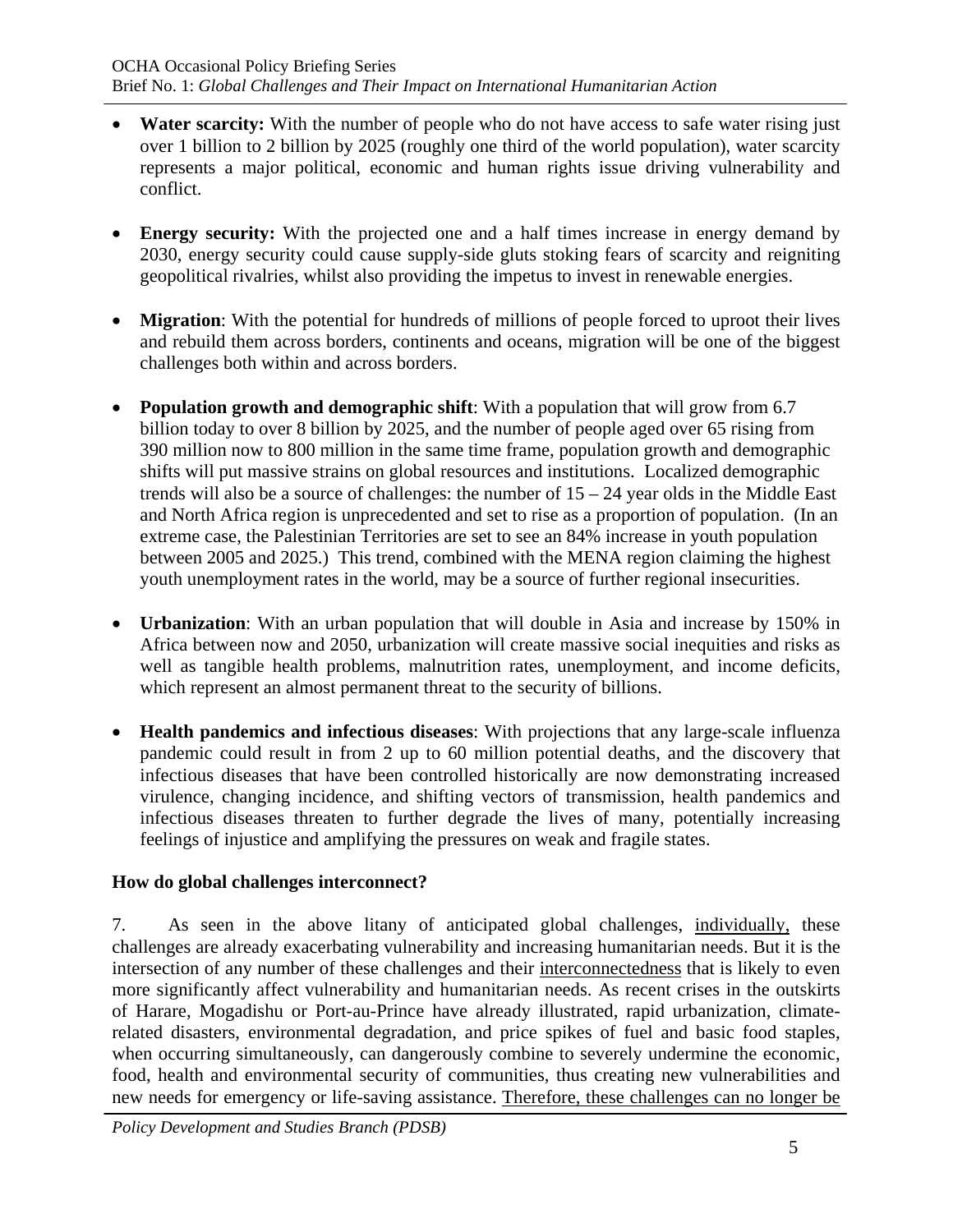viewed in isolation, nor can solutions be promoted that help address one challenge, but exacerbate the negative effects of another. Responses must take full account of the interdependence of these global challenges and their impact on the vulnerable.

8. Of major concern is that these challenges will also create massive volatility, insecurity and instability. Countries, regions, and even the global community as a whole may lack the capacity, knowledge, financial resources, institutional frameworks and governance systems to respond to multiple and competing challenges. Indeed, these challenges do not occur in isolation and effects on the ground cannot always be accurately attributed to one or several of these challenges alone. But it is the compounding of several challenges which increases vulnerabilities to crises and requires a multi-dimensional and well-coordinated response.

9. The need to recognize and to assess compounding effects of the intersection of these challenges becomes even more apparent as we look at their evolution over the next decades. By the year 2025, the world's population is forecasted to reach 8 billion, with this population growth occurring in already less developed regions. This demographic expansion, coupled with changing consumption patterns, will necessitate a corresponding increase in global food production by an estimated 50%. Noting that agriculture currently consumes 70% of the world's fresh water supply, an increase in food production would imply a rise in water usage, which could further aggravate water shortages that already affect some 1 billion persons (a number expected to reach 2 billion in 2025 if present trends continue). Simultaneously, some predict a 50% increase in energy demand by the end of that decade, with fossil fuels still accounting for 80% of the demand. Furthermore, by 2025, some 5 billion people (about two-thirds of the world's population) are likely to be living in an urban or peri-urban setting (compared to 3.17 billion in 2005). The rapid formation of slums in urban areas promises to lead to limited access to basic services such as food and clean water, while increasing the risk of disease outbreaks. Compounding these problems will be population pressures exerted by growing youth unemployment and by groups migrating to cities in search of better living conditions and economic opportunities. Parallel to these demographic changes, the impacts of the food, fuel and economic crises may continue to stunt GDP growth and slow recovery in many poor countries, forcing cuts to vital social safety nets, causing increased unemployment, pushing the poor further into extreme poverty, particularly in rural areas with acute humanitarian needs, and increasing the risk of social unrest and violence.

10. Using sub-Saharan Africa as an example, this could mean that by 2025 the region's population would double from its 1998 level to over 1 billion people (not withstanding the effects of HIV/AIDS). The earliest global effects of climate change, including water shortages and scarcity, may mean that by that same year up to 700 million people may be living in stressed water situations. Over one-half of the population would be under age 24, and many would likely be seeking economic opportunity or physical safety via cross-border migration to escape the effects of conflict, climate change, or widespread unemployment. The realization of this projection would almost certainly secure sub-Saharan Africa's current position as one of the most vulnerable regions on earth.

## **What are the factors influencing the impacts of global challenges?**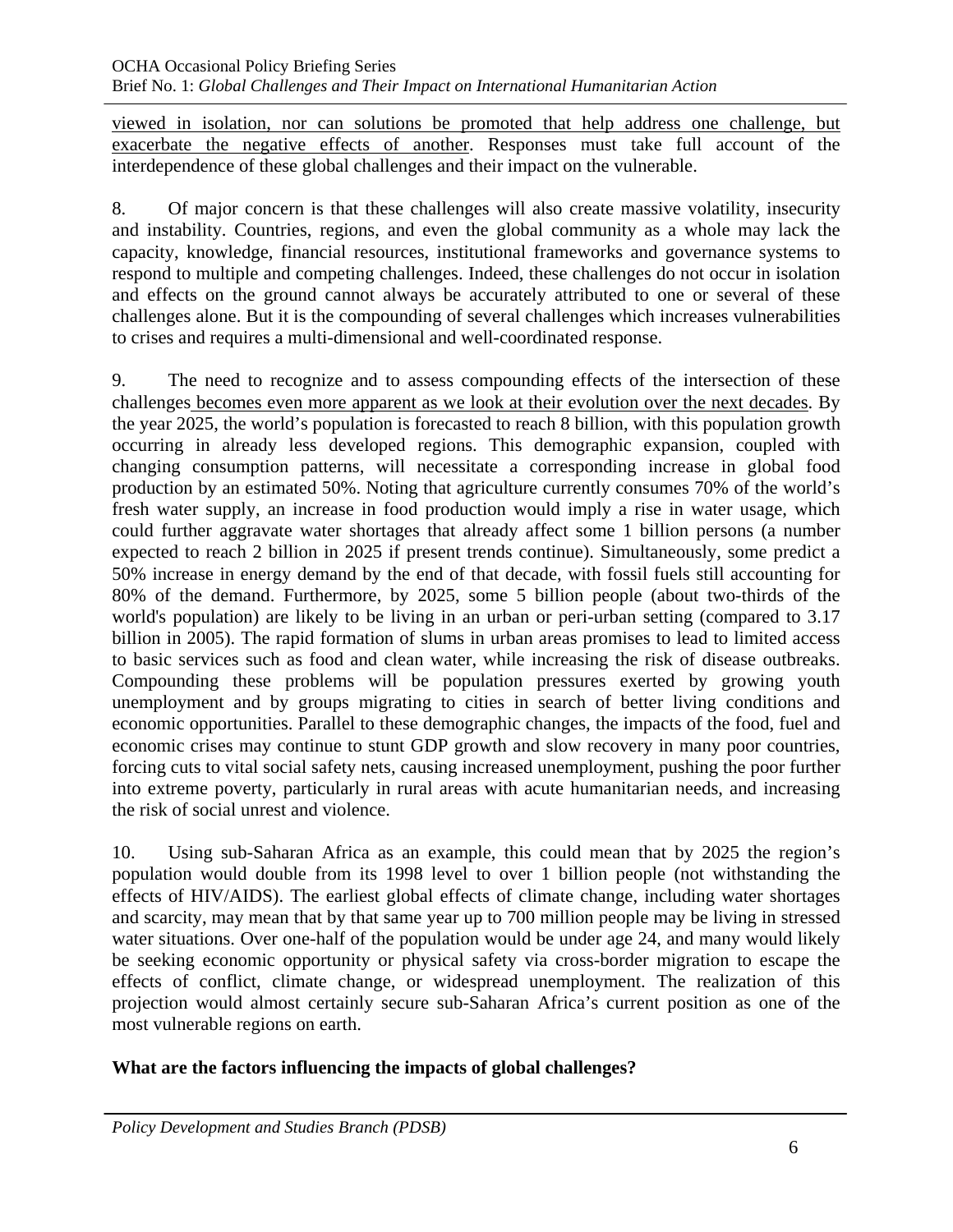11. In most cases, these challenges are not unfolding *sui generis*. A number of underlying economic, legal, social, environmental, and technological factors, as well as geopolitical developments, will influence or mitigate the impacts of the challenges on states, communities, and individuals. For example: politically, we are now witnessing a widening of power with the rise of the BRIC nations, and a shift in the direction of U.S. foreign policy; economically, we are seeing larger gaps in inequality, continued commodity price volatility, changing patterns of trade and donor relations, and the widening of economic governance beyond G8 countries; legally, there are new norms and laws being developed; socially, we are seeing rising demands from a growing middle-class and new calls for corporate responsibility and accountability; environmentally, there is increasing natural resource degradation and loss of soil fertility; and, finally, technologically, there is growing entrepreneurialism and technological innovation. These challenges and factors are by no means an exhaustive list or all necessarily equal or entirely distinct. Some of them are subsets of others, some are temporary and others permanent, while some are definite and others still predictive.

12. Overall, however, it is clear that the relationship between the challenges and factors is a complex one whereby each contributes to shaping and influencing the other. In some cases, these factors demonstrate how populations can adapt and strengthen already existing coping mechanisms to address these global challenges. However, it must also be anticipated that the speed and sheer magnitude of some of these challenges, their current confluence, and their often cumulative effects will progressively widen the gap between coping mechanisms and humanitarian impacts, thereby contributing to a net increase in vulnerability globally, but particularly in those countries already affected most by a lack of capacity and resources and incidences of conflict or disaster.

## **What are the opportunities?**

13. Yet, it is also important to recognize that the effects of global challenges will not necessarily be all 'doom and gloom.' Technological innovations, policy shifts, and new partnerships prompted by responses to these global challenges may all provide the world with unexpected new tools and capacities.

14. Technology is already expanding the opportunities to provide more efficient and effective humanitarian responses. For instance, the rising use of cell phones in Africa is alerting people earlier to hazards. Inventions such as low-cost computers, water purifying drinking straws, and innovations in therapeutic feeding and vaccines are already and will continue to assist many more people. Moreover, the use of satellite imagery and improved telecommunication mapping systems has increased the ability to assess humanitarian caseloads that are beyond immediate reach earlier and with heightened accuracy. Being able to respond to these global challenges will hopefully lead to even greater technological strides and innovations.

15. Even some trends traditionally seen as large challenges may have impacts that mitigate the effects of other trends. For example, the increasing demand for food may drive the long overdue push for support to marginalized small-holder farmers, alternative trade relations or market developments, infrastructure investments, and even governance reforms at the national, regional, and international level.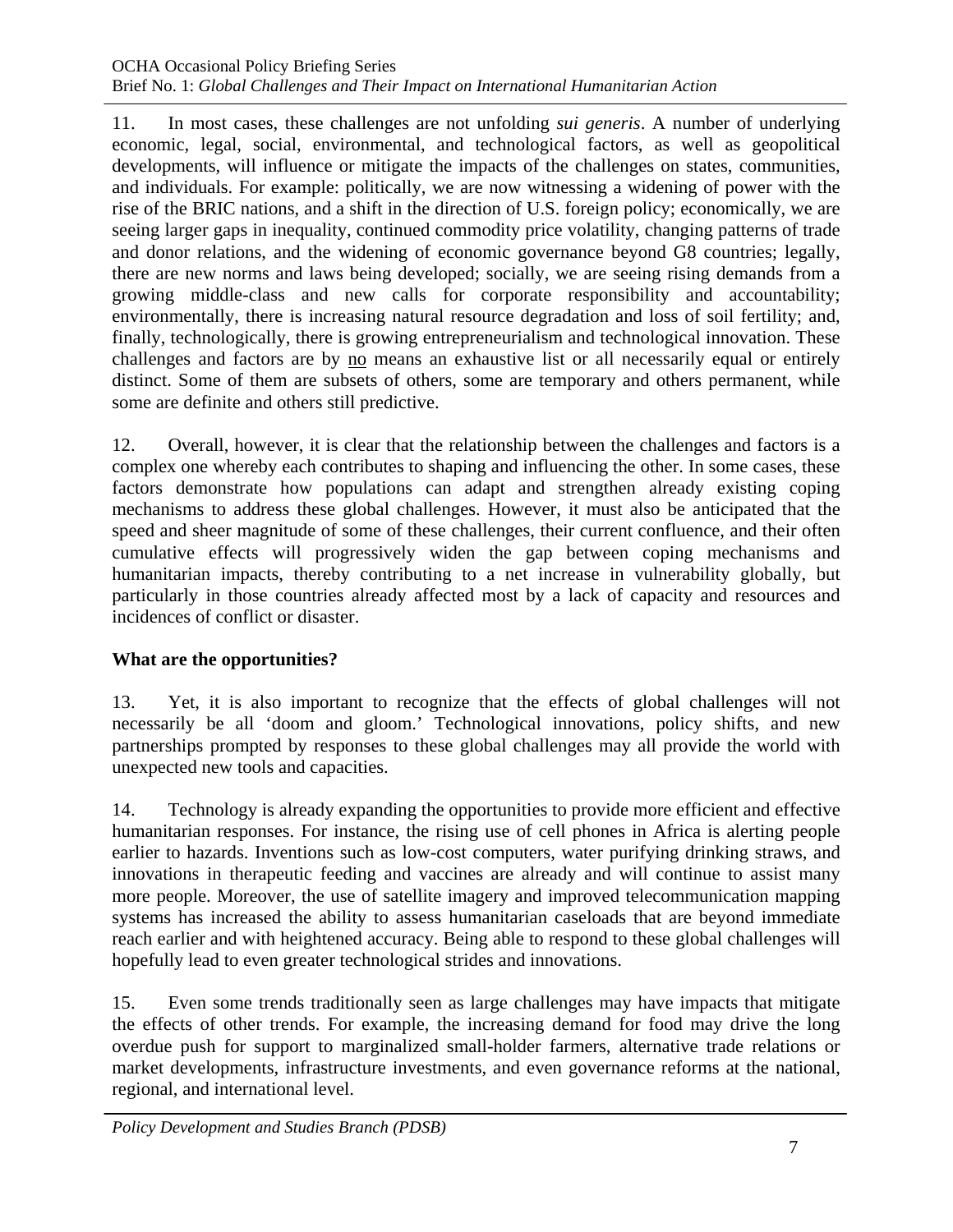16. As many of these challenges are also truly global in nature, new partnerships, political alliances and groupings at the regional and international level may also emerge. The current climate change negotiations and a widening of economic governance to G20 nations are evidence of this.

## **III. IMPLICATIONS OF GLOBAL CHALLENGES ON INTERNATIONAL HUMANITARIAN ACTION?**

17. As with the breadth and diversity of global challenges and their underlying factors, it is an almost impossible task to accurately forecast their implications (positive or negative). Nevertheless, there are key themes – common to most – that appear to be emerging in terms of the potential humanitarian implications on caseloads (the populations who will need international humanitarian assistance), and operations (the environments in which international humanitarian actors will be tasked to prepare for and operate within).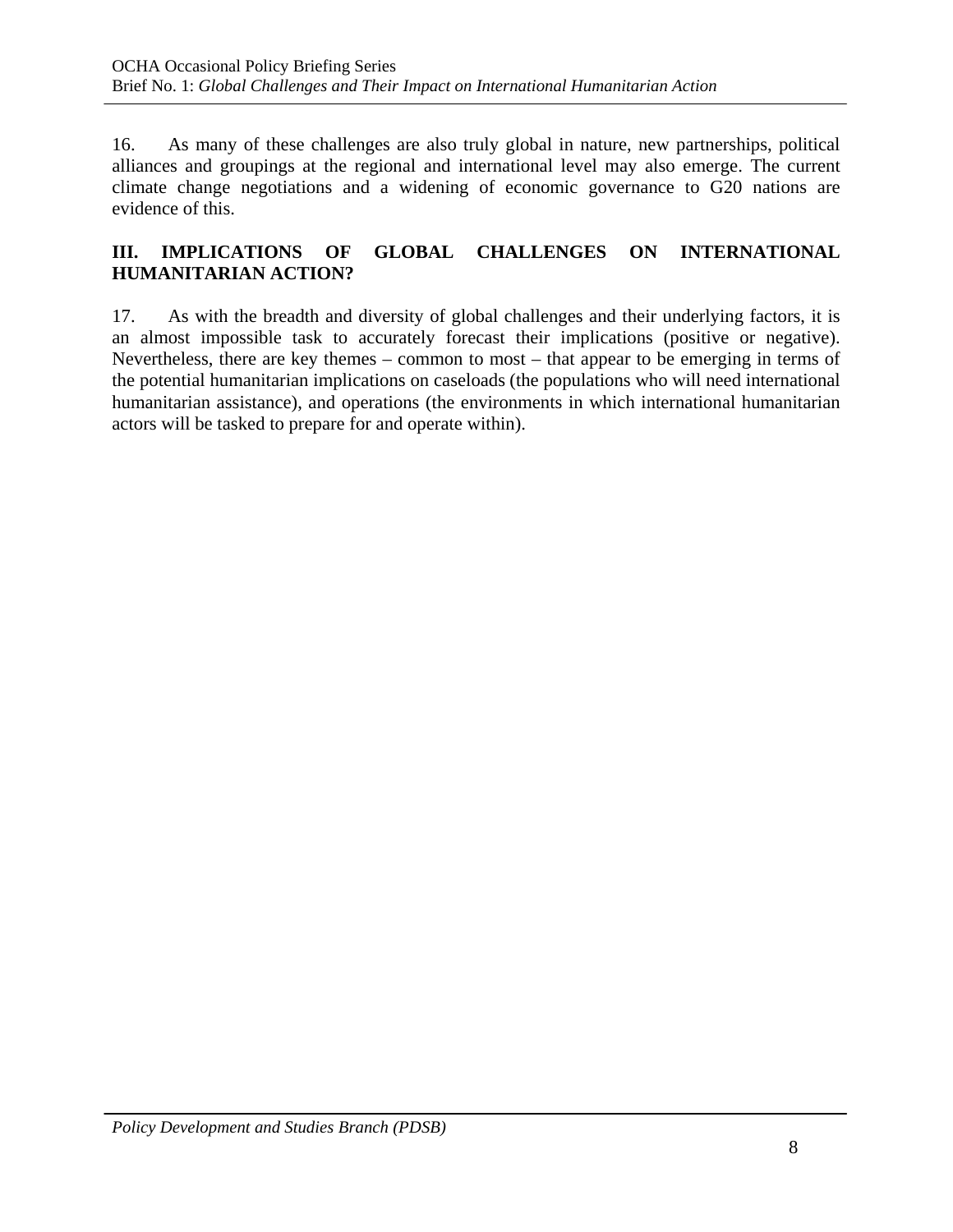#### **What are the potential implications on caseloads?**

- *Caseloads may increase:* Due to population growth alone**,** the absolute number of people at risk in emergencies is projected to increase. These challenges will call for the humanitarian system to help more people in more places (but, most likely, with fewer resources given the financial shortfall). The depth and incidence of caseloads in existing humanitarian contexts may increase. At the same time, the incidence of caseloads may spread to new contexts as vulnerability becomes acute in what are otherwise considered traditional "developmental" contexts.
- *Caseloads may be harder to define and more diverse:* The progression of these global challenges may lead to the emergence of new types of vulnerable caseloads of people with severe life-saving or emergency needs, no different from those in traditional humanitarian contexts. The need for humanitarian assistance may become driven as much by extreme poverty as by conflict or disaster making it difficult to draw lines between those who need and do not need the assistance of the international humanitarian community. The poor in New Delhi, Port-au-Prince, or Mexico City may actually be in more critical need of 'lifesaving' humanitarian assistance than IDPs in Kenya or flood-affected populations in the Philippines.
- *Caseloads may emerge among new demographics:* Rapidly changing demographics may create risk and humanitarian need among populations that we have less experience assisting – for example, urban and elderly populations. By 2025, about two-thirds of world's population will be living in urban or peri-urban settings, and the numbers of people aged over 65 will more than double from 390 million today to 800 million.
- *Caseloads may not have legal or policy frameworks that support them:* Caseloads will also emerge where there is still a lack of legal frameworks or policy guidance, such as within the area of climate change-induced migration and displacement. The scope of this could be enormous as a recent study indicates that at least 20 million were displaced by climaterelated disasters in 2008 (a figure comparable to the 26 million internally displaced globally due to conflict in the same period).
- *Caseloads may emerge in countries thought of as 'stable' or 'with adequate response capacity'***:** The economic crisis and extreme weather events may call for humanitarian assistance for caseloads in countries or during emergencies (e.g., Hurricane Katrina in the U.S., potentially Latin American and Asian countries) not typically supported by traditional international humanitarian actors. In some cases, however, interventions may also now be possible due to better perceptions of humanitarian action by states not receptive in the past.
- *Caseloads may be harder to reach (but in some cases more visible***):** A range of access constraints from more complex security environments, bureaucratic blockages, or hostile environments may make it increasingly difficult to provide humanitarian assistance, yet the plurality of media outlets, as well as the rise of the internet, and other vectors of information may make these needs more visible and the absence of response more apparent. However, it will also be the case that in many instances it will be the millions of hungry rural poor who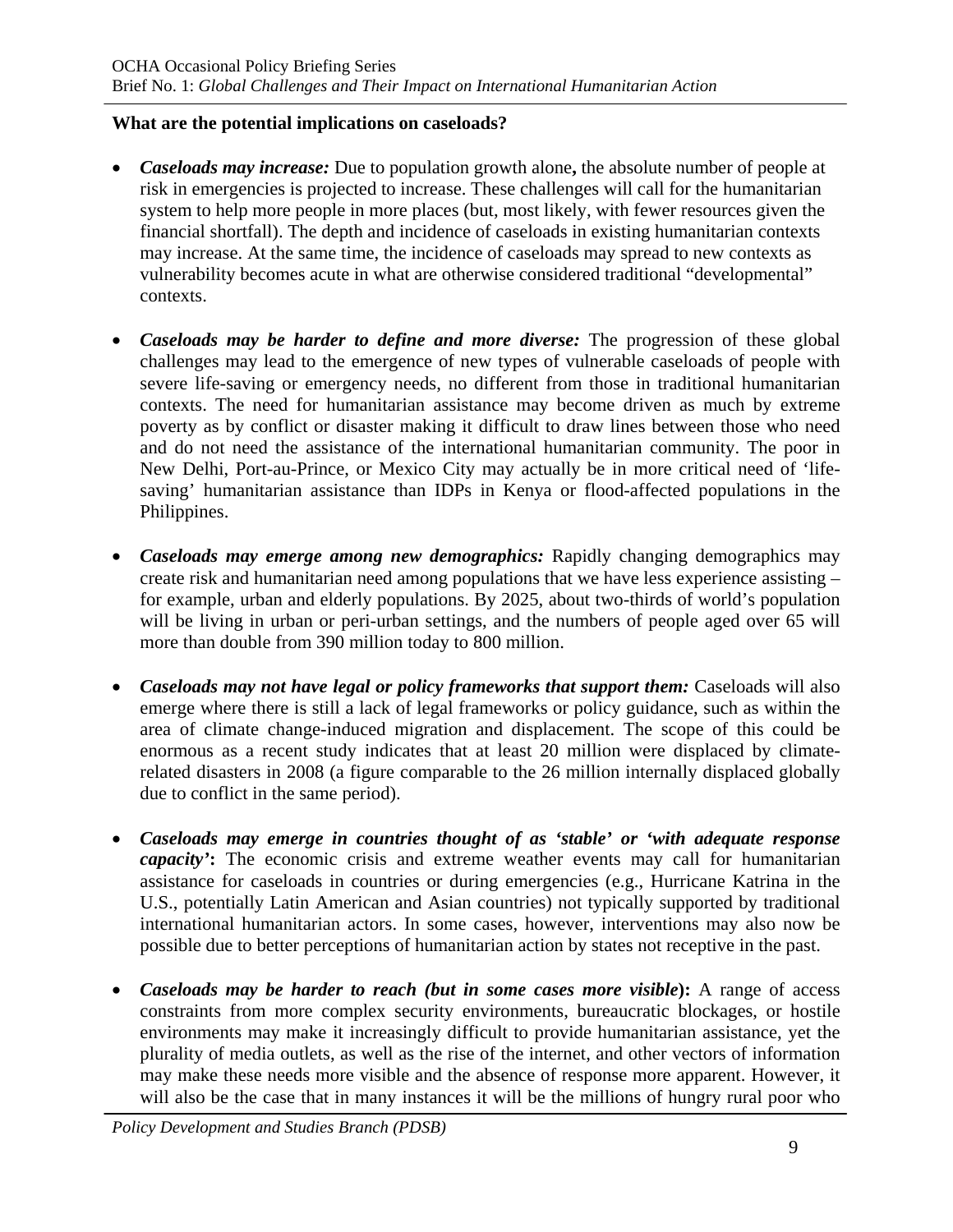may not be visible and a few thousand vocal urban who are. Humanitarian stakeholders will, therefore, still struggle with responding according to need and not media pressure.

• *Caseloads may consistently be food-insecure:* Given that food insecurity is a resulting impact of the majority of the global challenges, the need for food and nutrition assistance will increasingly dominate humanitarian appeals and lead to parallel national appeals, limiting funding for other critical interventions and also complicating coordination and assessment of humanitarian need.

#### **What are the potential implications on international humanitarian operational environment?**

- *Exit and entry strategies may be harder to identify/unclear triggers for humanitarian response:* In addition to 'peaks of crisis,' the new dynamics of humanitarian emergencies may be witnessed in having constant, prolonged, and protracted crises, with acute needs persisting for longer periods than accustomed. This may result in protracted, 'long-term' humanitarian presence with additional confusion and uncertainty about triggers for international humanitarian response and poorly defined exit strategies. Many crises such as those in some countries of West Africa as well as the DPRK, Haiti, or Tajikistan are unlikely to be quickly 'resolved.' They will most likely persist unabated rather than explode. Although this is not a new concern per se, it is not at the forefront of current thinking and demands consideration.
- *The number and diversity of 'humanitarian actors' may increase:* There may a need to enable coordination between a wider range of actors, as well as a greater effort to understand the perspectives of non-traditional actors, particularly those in the global South. Regional organizations may also begin to play a much larger role in humanitarian operations.
- *Emerging technology may change response interventions***:** Technology may provide new tools to mitigate and address humanitarian crises. Humanitarian actors will need to stay aware of and capitalize upon these developments.
- *Early warning systems may need to be strengthened:* There will be a need for increased targeting and continuous monitoring around the impacts of these global challenges and the emergence of humanitarian emergency needs.
- *Use of information and knowledge may need to be optimized:* Information will become more plentiful, but may not necessarily become more useful. The humanitarian system may need to increase its ability to collect, analyze and disseminate information (from an ever increasing number of actors) to promote optimal humanitarian action. Increasingly, there will be a greater need for information 'for' populations versus information 'about' populations. There may also be new centers of knowledge with more local participation. Finally, instant media coverage will increase the public's awareness, but will detrimentally shorten the timeframe in which decisions will need to be made.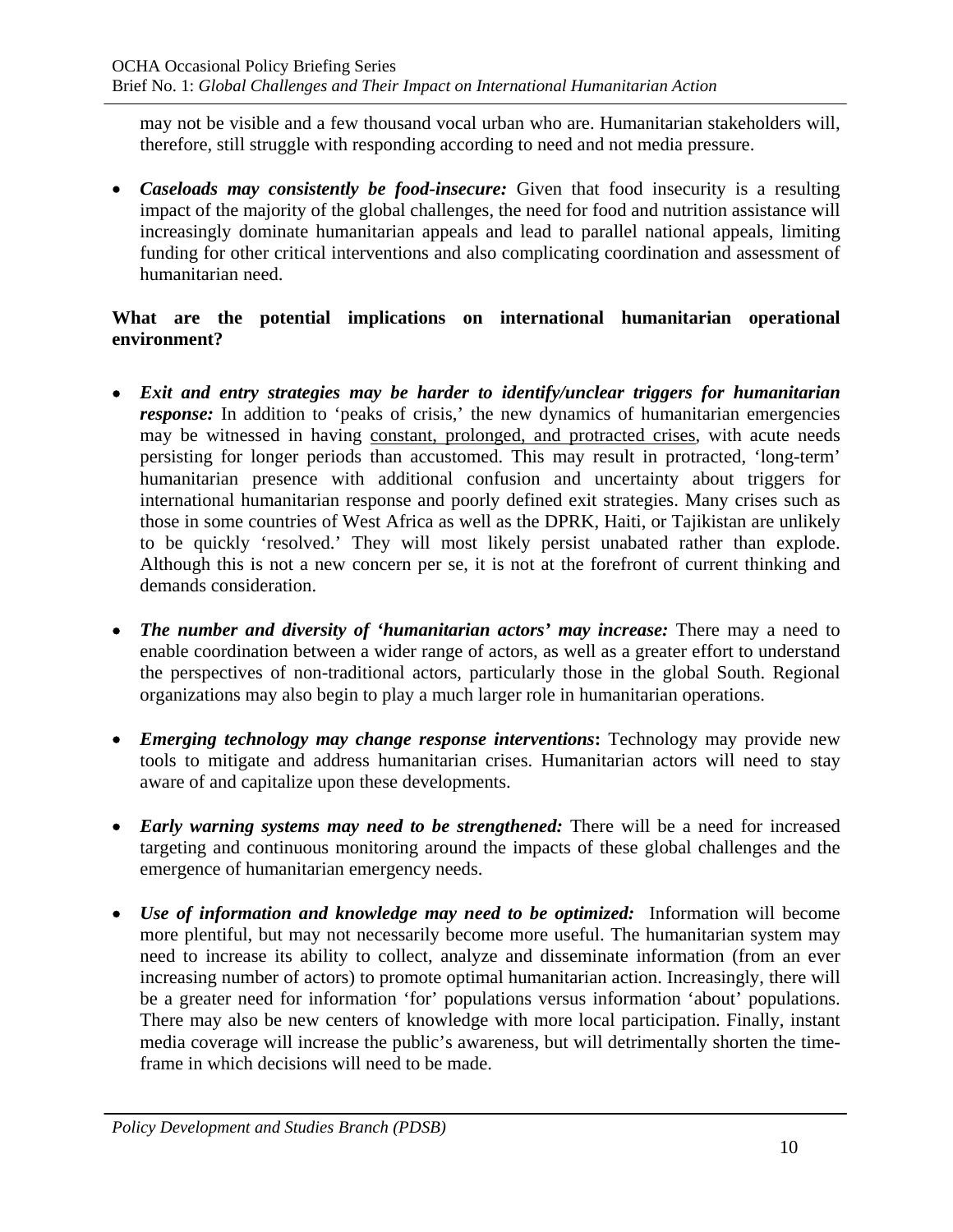- *Standards and norms may need to be amended:* As humanitarians are more frequently called to operate in increasingly 'non-traditional' emergencies or more complicated security environments, there may be a need for a new or amended set of standards, rules, codes, and norms to guide these interventions. The definitions of 'humanitarian caseload' or 'humanitarian need' may even need to be reassessed.
- *Recruitment standards and organizational structure may need to be adjusted:* There may be a need for more humanitarians that have economic, meteorological, environmental and basic developmental expertise. Cross-fertilization of staff may be needed with World Bank, UNDP, and other financial, legal, and developmental organizations. There is also evidence that the average qualification level and longevity of experience of the field worker have decreased and that organizations are being structured (whether intentionally or unintentionally) to shift authority and responsibility away from the field. Given the complexity of operating environments, these trends may need to be reversed.

## **IV. IMPLICATIONS OF GLOBAL CHALLENGES ON HUMANITARIAN COORDINATION**

18. Over recent decades, an increasing emphasis has been placed on the importance of the coordination of humanitarian response. These efforts were based partly on the assumption that no actor could afford to work in isolation if we wanted to reach the population in need as efficiently as possible. These efforts have yielded certain results, even though they may be imperfect. The humanitarian response system is now arguably more structured and more accountable than it was before. To a certain extent, the challenges outlined in the paper clearly identify the need for the humanitarian response system to adapt to a new environment. Possibly the most important aspect of this process will be to encourage an attitudinal shift.

19. Humanitarian coordination must move past focusing on 'reactive,' 'event-driven' analysis and do away with the somewhat artificial dichotomy of preparing for and responding to humanitarian needs versus responding to developmental needs, as this approach often no longer aligns with global realities of what, when, and how people need emergency assistance. Now that a more responsive, more or less well-functioning system is in place, it may be time for coordination to look ahead and become more flexible. This will include:

#### *A. Coordination to ensure broader wider analytical, risk management and risk reduction capacity:*

- Coordination will be needed to help the international humanitarian system step up to its capacity to synthesize and to act on a wider base of knowledge and information on drivers of emergencies.
- Focus must be put on undertaking analysis of existing vulnerabilities and susceptibility to the types of inter-related challenges and shocks that the world is likely to continue to experience. This will include the assessment of the "resilience" of vulnerable populations to the transmission channels of these various types of shocks could help in the design of policies intended to increase resilience (on the short-term end of the spectrum), and to reduce overall vulnerability (moving toward the longer-term, more developmental end).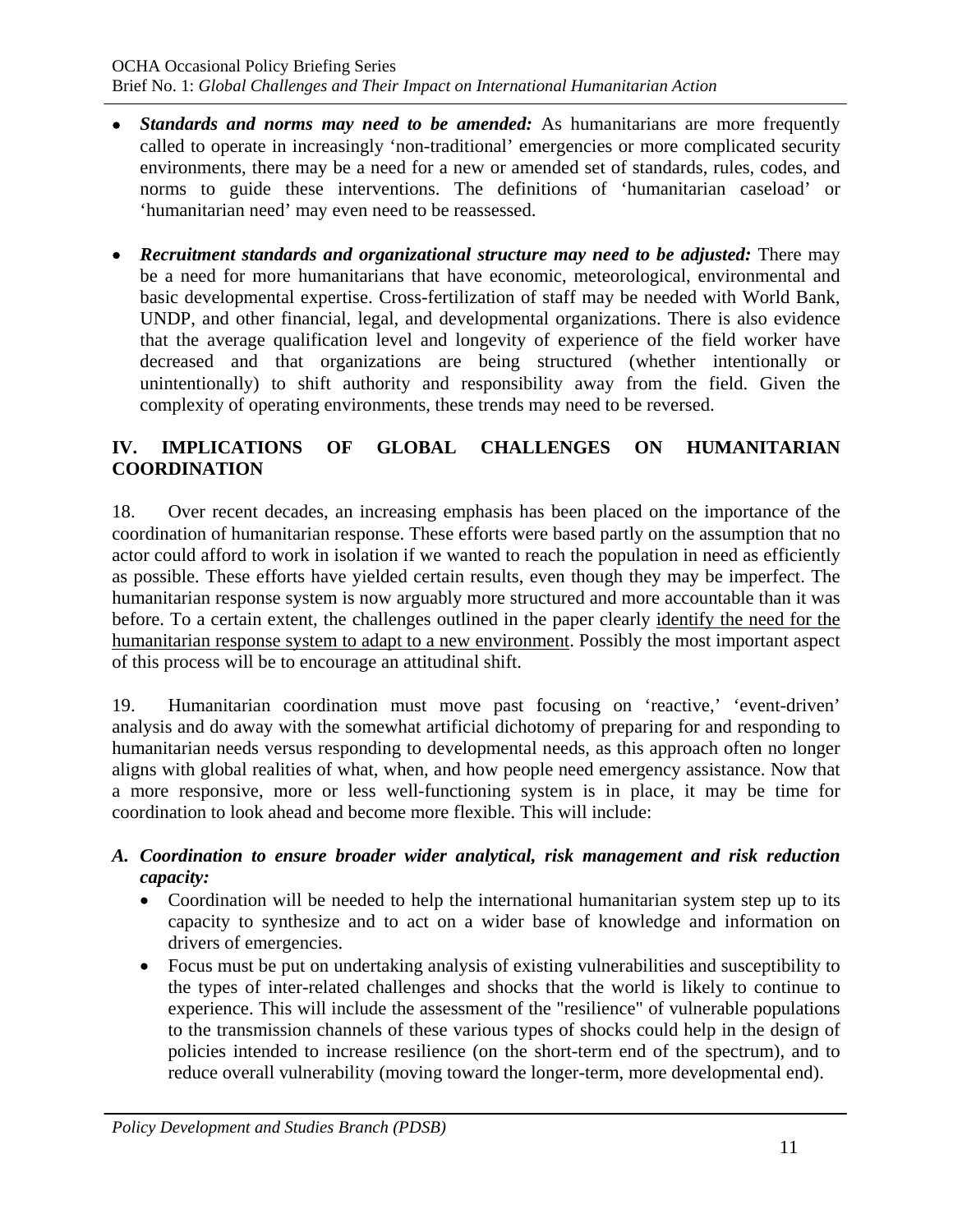- Whereas the humanitarian system is currently primarily response-driven, the challenges outlined above will necessitate better preparedness with greater emphasis on risk reduction.
- There will be a need to focus more on building, strengthening and coordinating response capacity at the local, national and regional levels.

#### *B. Coordination systems that include more diverse actors and strategic partnerships***:**

- The structures, agendas and membership of our international humanitarian coordination systems will need to be assessed (e.g., IASC, cluster approach).
- The international humanitarian community may need to find ways to work more strategically with non-traditional partners (e.g., development, scientific, financial, legal, governance agencies; regional organizations; religious groups; private sector; armed opposition groups and militaries). In many cases, these actors are increasingly becoming larger stakeholders in international humanitarian response with whom we may need to develop more formalized relationships.
- In addition, many of these actors (development, financial, and economic agencies) have the expertise and capacity to analyze longer-term structural trends and to operate in the emerging non-traditional humanitarian environments and with new and emerging caseloads (e.g., the urban poor, the elderly, highly-insecure environments, etc.). Similarly, these partnerships will help the international humanitarian system stay aware and be able to take advantage of technological developments.
- The nationalities and affiliations of the international humanitarian partners considered to be key stakeholders may also need to be broadened as humanitarian actors from advanced developing countries increase their contributions in monetary and in-kind terms. They will more actively look for new roles as well as demand recognition and respect as a *sine qua non* condition for cooperation.

## *C. Coordination to support shifting relations with a wider group of member states.*

- The range of governments with whom humanitarians work is likely to expand and traditional models of working with governments may be challenged.
- International humanitarian agencies will increasingly need to work alongside the expanding national capacities of many governments.
- In addition, the economic crisis and extreme weather conditions may call for working with governments not typically supported by international humanitarian coordination systems (e.g., floods in India, earthquake in China, Hurricane Katrina in the U.S., disasters in many Latin American countries).
- In some cases, interventions may also now be possible due to better perceptions of humanitarian action by governments who in the past were not open to international support, or who may be engaged under a multilateral umbrella (e.g., Myanmar).
- Conversely, increasing skepticism about the neutrality and impartiality of the UN as a whole and the negative impacts of the "war on terror," compounding already existing polarization between North and South and Muslims and non-Muslims, and the growing G77/G8 divide may also challenge how humanitarians work with various member-states (not to mention the types of security risks international aid workers may face).
- The rising influence of developing nations participating in the G20, and thus accepting a responsibility for global finance, is a positive step in building a stronger multilateral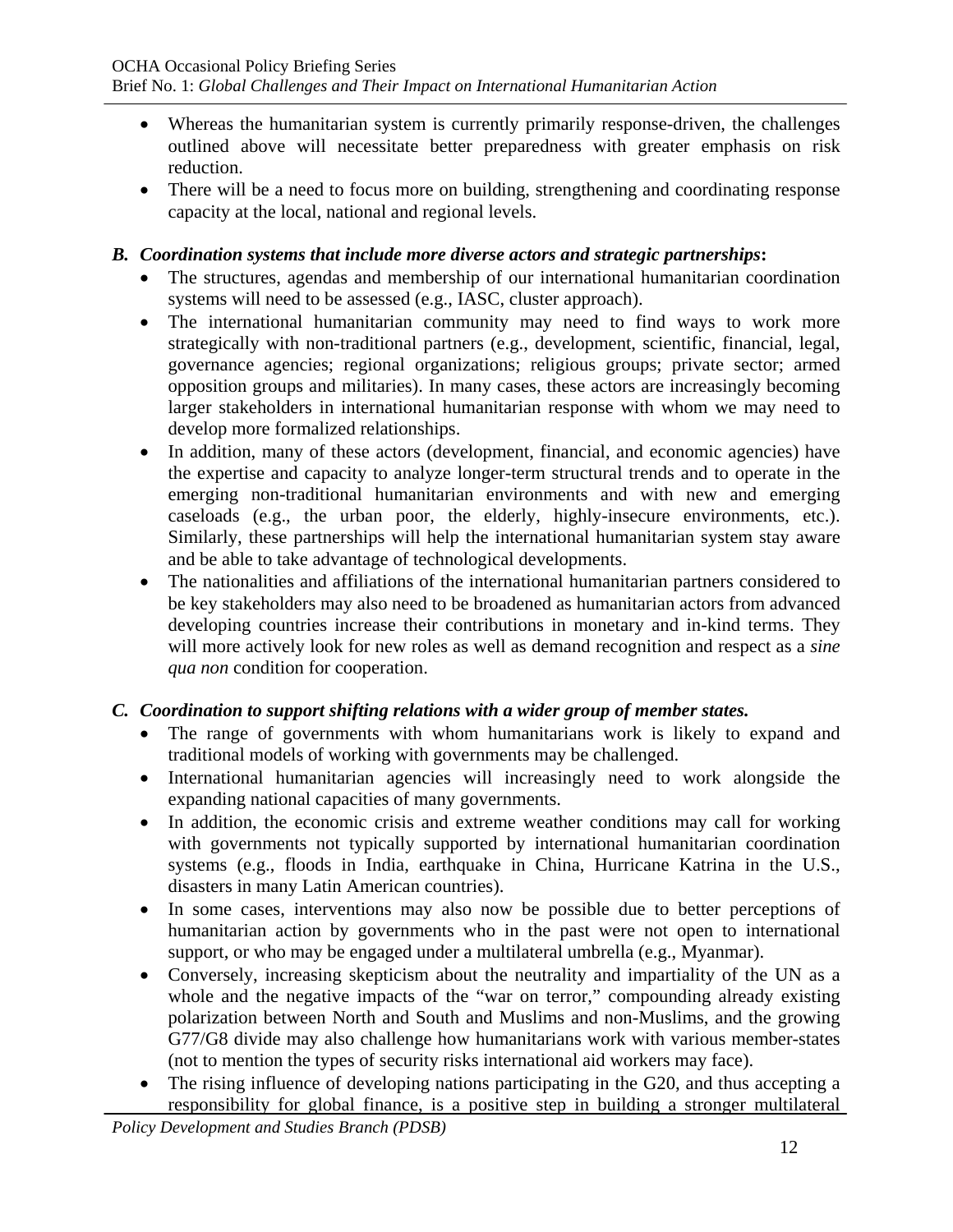system. However, it is not clear at all how these new developments around G20 could affect the multilateral humanitarian system. We should work together to seize this opportunity to expand political and funding support for multilateral humanitarian action by engaging these countries.

## *D. Coordination of ad-hoc 'single-challenge' approaches:*

- As individual global challenges come to the forefront in the media or in policy debates, ad-hoc single-issue coordination structures, contingency plans, reporting requirements, appeals, and pledging conferences may emerge, a phenomenon that may be counterproductive and also strain capacity and donor attention as was the case for the 'siloed' responses to the food and financial crisis.
- The solutions found in response to one crisis may actually exacerbate a different crisis. For example, the call for bio-fuel development by some experts to mitigate climate change is in opposition to the solutions advocated to respond to the food crisis.

## *E. Coordination to facilitate strategic planning between emergency, recovery, and development responses:*

- New discussions will need to be coordinated to assess and to define triggers for humanitarian action and exit and entry strategies.
- The way forward should be informed by other best practices; some could be distilled from conflict prevention and response models.
- Humanitarian strategies and appeals may also need to ensure that they have a way to be more closely linked to, or run alongside longer-term, development strategies (UNDAFs, PRSPs) and appeals, while not being weighed down by lengthy processes.

## *F. Coordination to adapt to more complicated resource mobilization dynamics:*

- Ongoing currency fluctuations, adverse economic conditions, insurance necessities, and price spikes for commodities used in humanitarian operations – such as fuel – may strain budgets.
- Some donors may also increasingly question whether the work done by aid agencies could more effectively be done by the private sector or by the military.
- The emergence of new large-scale mechanisms (climate change adaptation fund, food security financial coordination mechanism for small-holder farmers, financial crisis vulnerability fund, etc.) being run by 'non-humanitarians' like regional banks or IFIs present a huge opportunity. This opportunity could be pursued in three areas: 1) access to new sources of funding for humanitarian action; 2) coordination with multilateral humanitarian planning (CAPs and CAP-type documents) and funding mechanisms (global and field based pooled funds: CERF, CHFs, ERFs); 3) closer interaction with development and environment protection partners in designing and implementing responses to the new global challenges.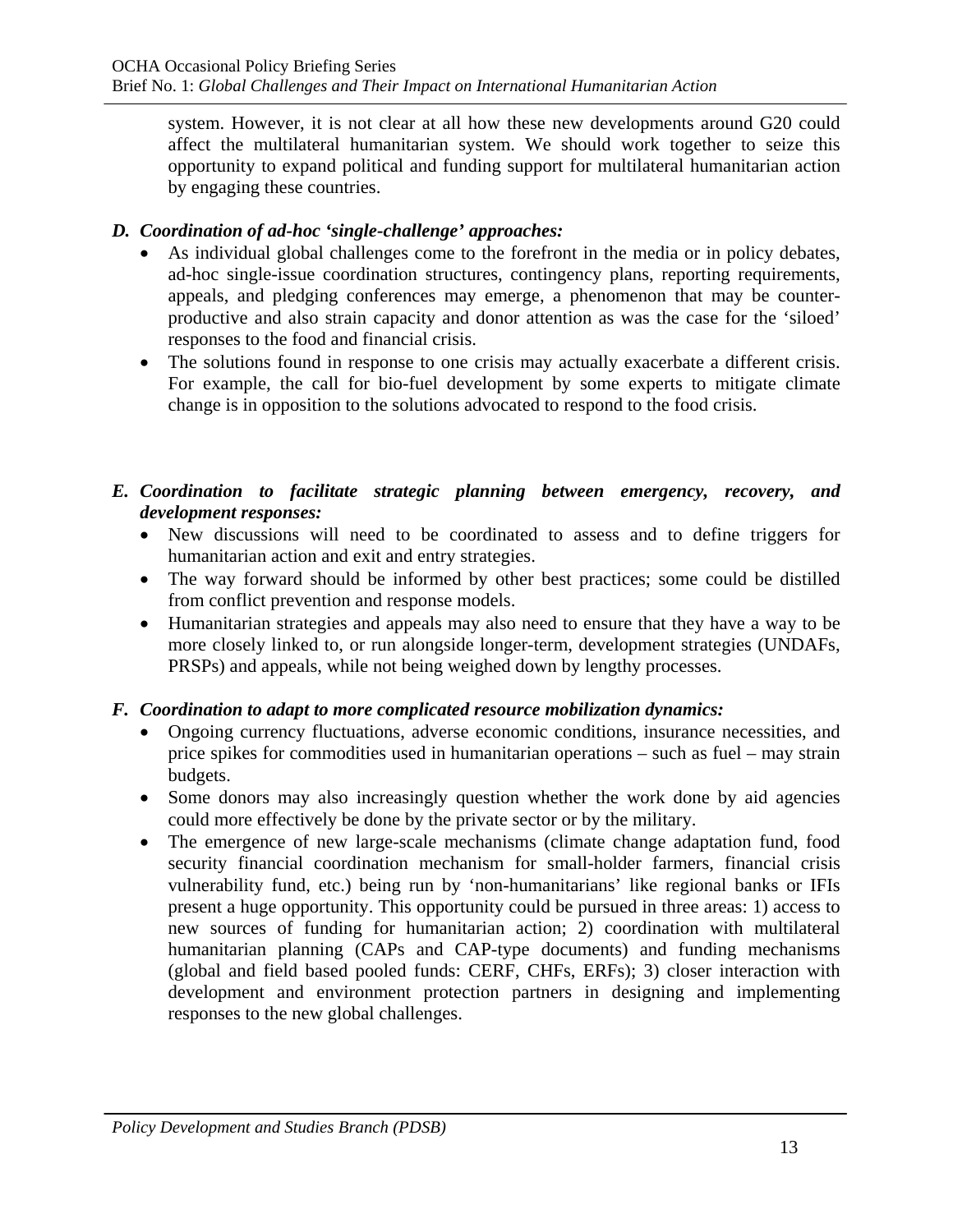- As the economic preeminence of traditional members of OECD is gradually matched by the rising economies of Asia, the Gulf and Latin America, new challenges emerge and we should collectively transform them into opportunities. $<sup>1</sup>$ </sup>
- Technology may also affect funding patterns as the internet and cell phone networks may allow individuals to more easily make donations in a timely but often issue or crisisspecific way. This could increase contributions, but make it more difficult for organizations to collect non-earmarked funds.

## **V. POTENTIAL USES OF THIS OCCASIONAL BRIEF**

20. There are other major global challenges and humanitarian implications that may not have been captured in this document. However, this paper wants to provide a starting point to prompt initial discussion and advance joint analysis among all of OCHA and other key actors, to better understand and project the implications for international humanitarian actors. It will be updated as more knowledge, analysis, inputs from colleagues, and data becomes available.

21. The content has been and will continue to support the already on-going discussions and reviews OCHA and PDSB are engaging in related to this subject, such as the Humanitarian Segment of the Economic and Social Commission (ECOSOC) in which member-states discussed the effects of global challenges on humanitarian relief operations, OCHA's strategic plan for 2010-2013 which has required a background assessment on the effects of emerging mega-trends and challenges, the development of the Global Impact and Vulnerability Alert System which will try and bring real-time monitoring and alerts to decision-makers on the impacts of intersecting global crises, and various IASC discussions focusing on the impacts of the individual global challenges.

22. It is also proposed that:

- OCHA continue to assess what additional challenges, factors, impacts, and implications may need to be considered and which ones require further analysis. OCHA should continually engage in both the forecasting and advocating the implications of the evolving humanitarian landscape so that the international humanitarian community can be pro-active, as well as flexibly reactive.
- OCHA increases dialogue within the organization and with other partners and stakeholders on these challenges and related risk assessments.
- OCHA consider developing regional specific scenarios.

 $\frac{1}{1}$ <sup>1</sup> Over the 204-2015 period, OECD economies are expected to grow by about 2% per year. Over the same period, Latin America is expected to see its GDP rise by 2.5% per annum, Gulf countries by about 3%, India by over 4% and China by over 5%, with peaks above 7%.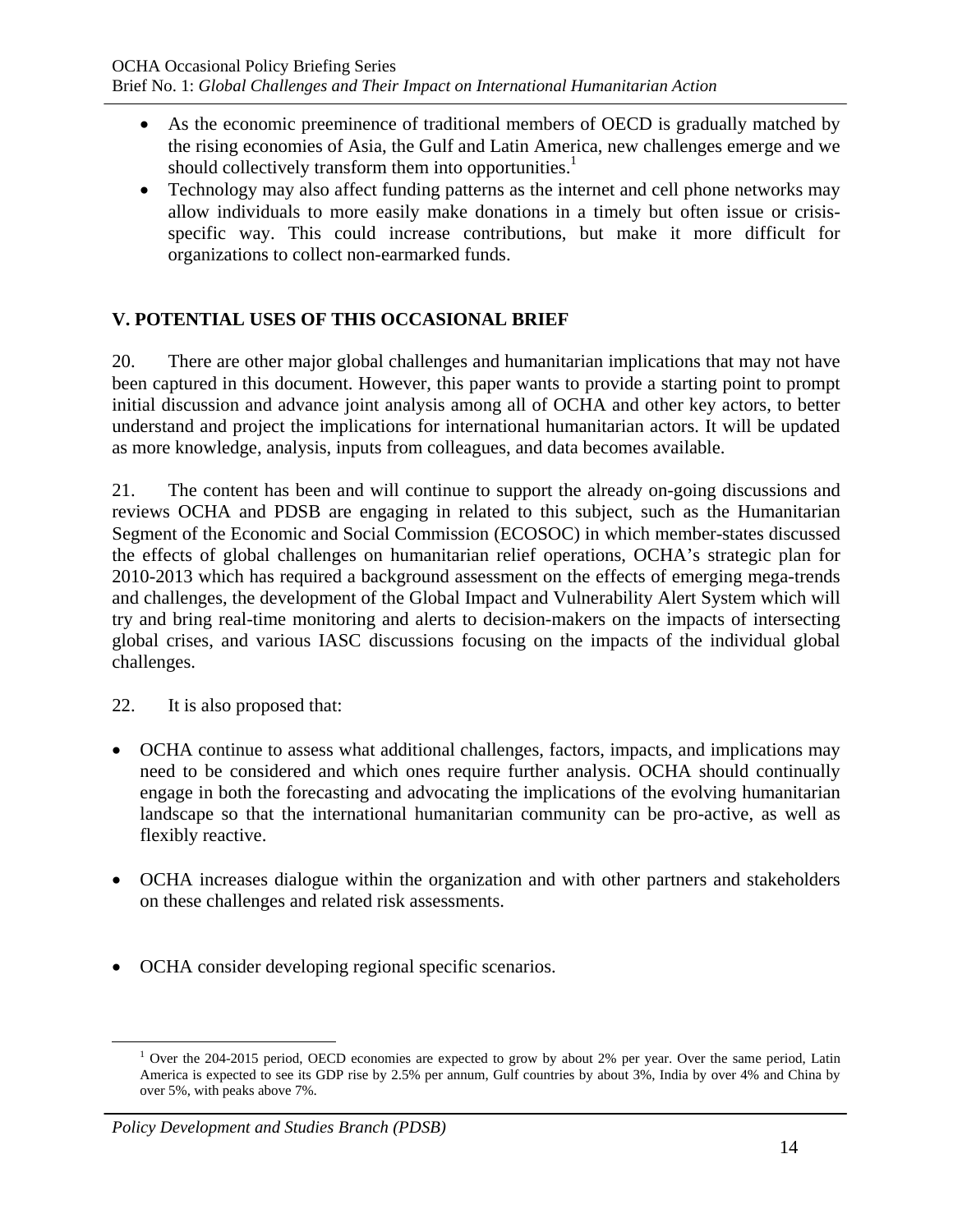• OCHA review its current strengths and capacity to adapt and evolve to these implications. OCHA should identify where its flexibility is hindered either practically in terms of gaps in expertise and resources, or structurally in terms of mandates and existing notions of humanitarian operational parameters.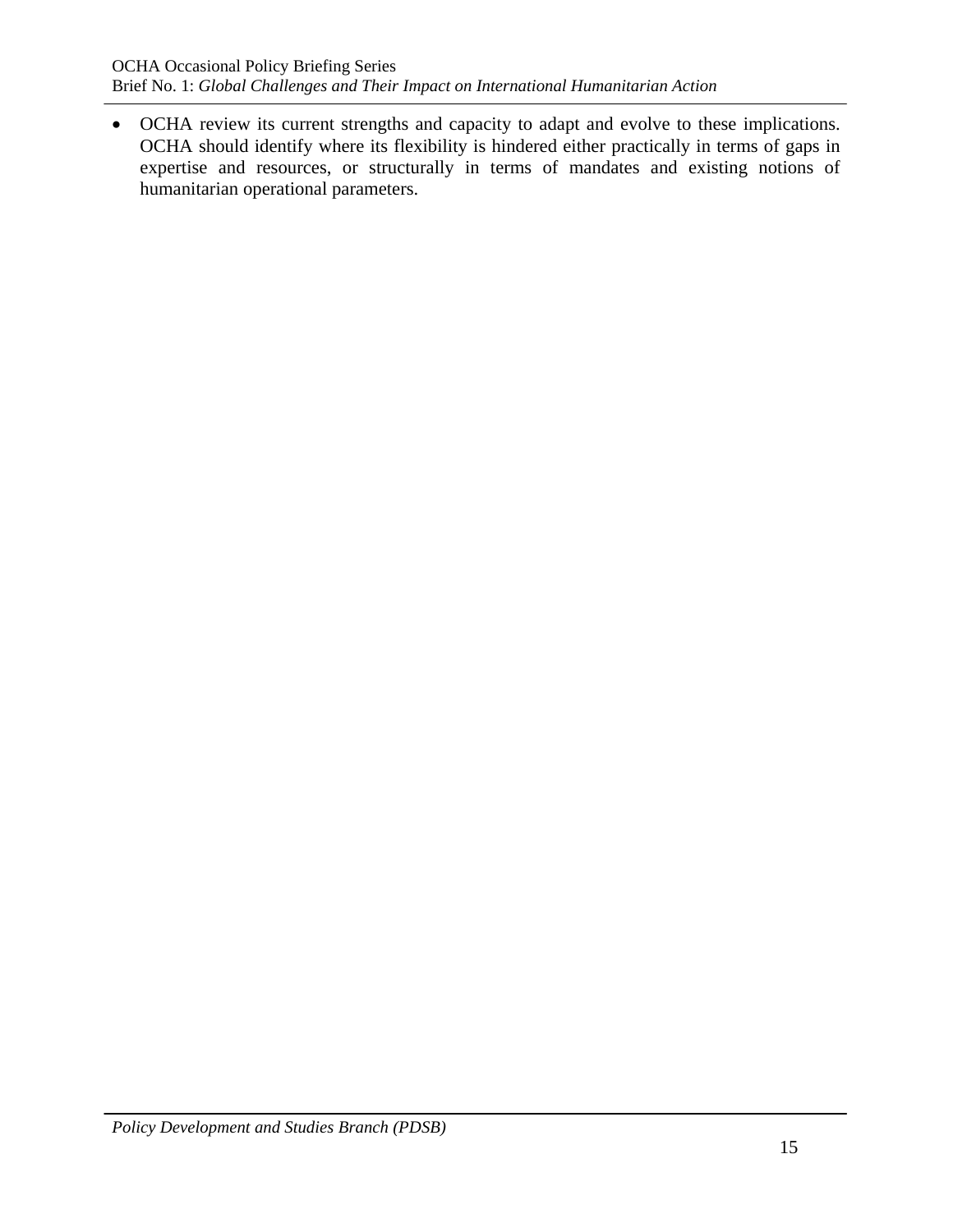|                     | <b>GLOBAL CHALLENGES FACTBOX</b>                                                                                                                                                                                                                                                                                                                                                                                                                                                                          |
|---------------------|-----------------------------------------------------------------------------------------------------------------------------------------------------------------------------------------------------------------------------------------------------------------------------------------------------------------------------------------------------------------------------------------------------------------------------------------------------------------------------------------------------------|
| <b>Population</b>   | <b>Growth</b>                                                                                                                                                                                                                                                                                                                                                                                                                                                                                             |
| demographics        | Today, the global population is 6.8 billion; by 2025, it will reach about 8 billion.<br>(DESA)                                                                                                                                                                                                                                                                                                                                                                                                            |
|                     | Of this increase, the collective population of developing countries is expected to rise<br>from 5.6 billion in 2009 to 7.9 billion in 2050. (DESA)                                                                                                                                                                                                                                                                                                                                                        |
|                     | The majority of the additional population is expected to come from the developing<br>$\bullet$<br>world which will see its population increase by 41% in 2050. Out of the nine countries<br>expected to account for more than half of the population increase, seven are from the<br>developing world: India, Pakistan, Nigeria, Ethiopia, the Democratic Republic of<br>Congo, Tanzania and Bangladesh. (UNESA)                                                                                          |
|                     | Today, both Europe and Africa are each home to about one eighth of the world<br>$\bullet$<br>population. By 2050 Europe's share of the global population will shrink to about 6.8 and<br>Africa's share will grow to 21.8%. Hence, one century of population growth will<br>completely reverse Europe's and Africa's position: Europe's share of the global<br>population in 2050 will be the same as that of Africa in 1950. (UNESA)                                                                     |
|                     | Age                                                                                                                                                                                                                                                                                                                                                                                                                                                                                                       |
|                     | The number of people aged over 65 will rise from 390 million now to 800 million by<br>2025 - reaching 10% of the total population. (WHO) (The proportion of older people<br>requiring support from adults of working age will increase from about 12.3% to 17.2%<br>in 2025.)                                                                                                                                                                                                                             |
|                     | By 2050, one out of ten people worldwide will be 65 years of age or more. (IIASA)<br>$\bullet$                                                                                                                                                                                                                                                                                                                                                                                                            |
|                     | By the year 2025, it is expected that no country will have a life expectancy of less than<br>50 years. (WHO)                                                                                                                                                                                                                                                                                                                                                                                              |
|                     | By 2025, increases of up to 300% of the older population are expected in many<br>developing countries, especially in Latin America and Asia. (WHO)                                                                                                                                                                                                                                                                                                                                                        |
|                     | By 2025, the populations of the West Bank, currently about 2.6 million people, and<br>Gaza, now at 1.5 million, will have grown substantially: the West Bank by nearly 40%;<br>Gaza by almost 60 percent. Their combined population in 2025—mostly young and<br>approaching 6 million may introduce further challenges to institutions hoping to<br>generate adequate employment and public services, maintain sufficient availability of<br>fresh water and food, and achieve political stability. (NIC) |
| <b>Urbanization</b> | Demographic shifts                                                                                                                                                                                                                                                                                                                                                                                                                                                                                        |
|                     | Today, about 55% of the global population lives in rural areas and 45% in urban areas;<br>by 2025 it will be 41% rural and 59% urban. (WHO)                                                                                                                                                                                                                                                                                                                                                               |
|                     | By 2025, the world will add another eight megacities to the current list of 19—all<br>except one of these eight will be in Asia and Sub-Saharan Africa. Between 2005 and                                                                                                                                                                                                                                                                                                                                  |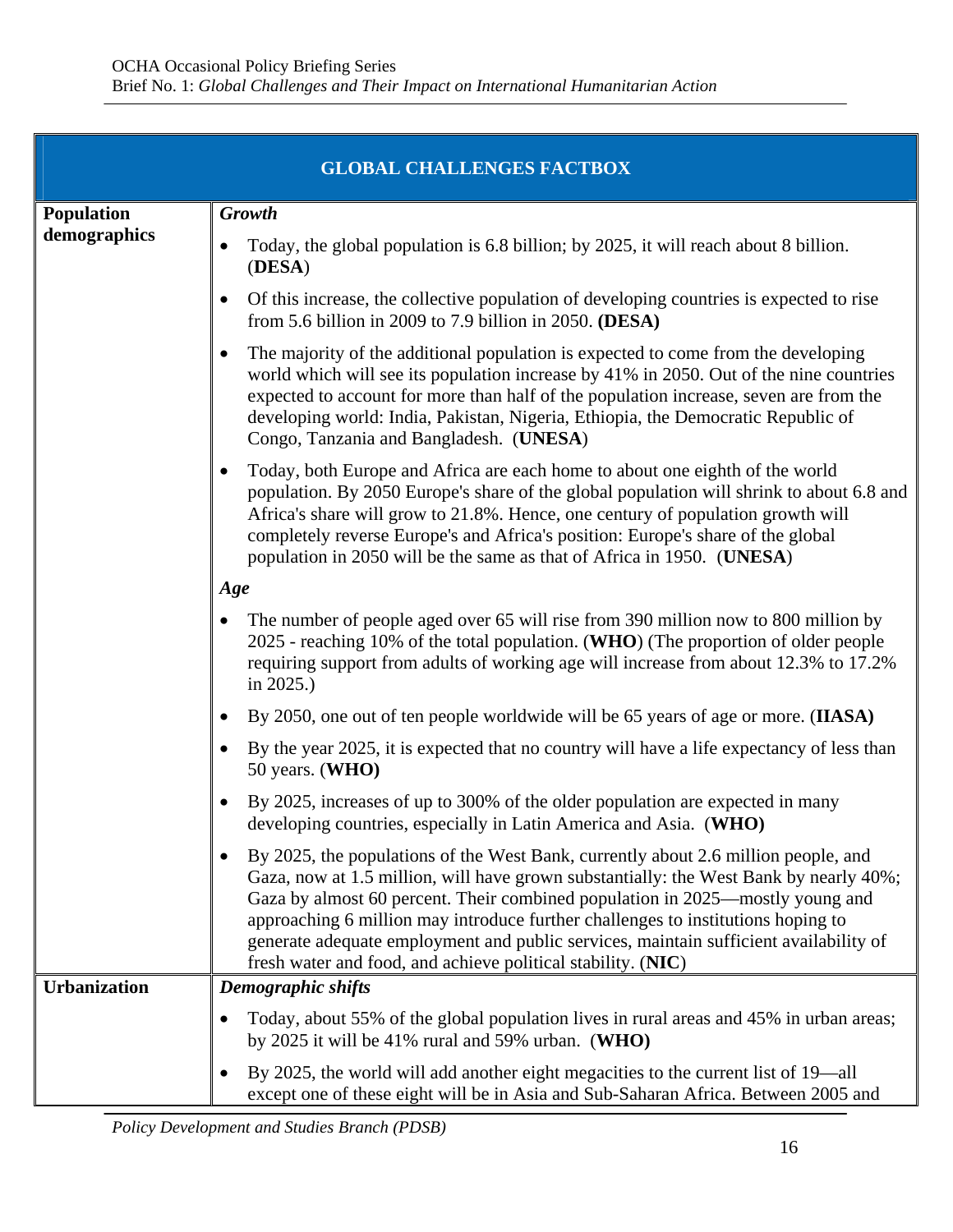| <b>GLOBAL CHALLENGES FACTBOX</b> |                                                                                                                                                                                                                                                                                                                                                         |  |
|----------------------------------|---------------------------------------------------------------------------------------------------------------------------------------------------------------------------------------------------------------------------------------------------------------------------------------------------------------------------------------------------------|--|
|                                  | 2050, urban population will have increased by 150% in Africa, and doubled in Asia. By<br>2025, most urban growth, however, will occur in smaller cities of these regions, which<br>are expanding along highways and coalescing near crossroads and coastlines, often<br>without formal sector job growth and without adequate services. (NIC)           |  |
|                                  | As many as 50% of the world's 10.5 million refugees under UNHCR's mandate are now<br>living in cities and towns across the globe. 20 million internally displaced people and<br>returnees are believed to be in urban settings. (UNHCR)                                                                                                                 |  |
|                                  | <b>Consumption patterns</b>                                                                                                                                                                                                                                                                                                                             |  |
|                                  | In urban areas, people spend an average of 30% more on food than in rural areas, but<br>they consume fewer calories.                                                                                                                                                                                                                                    |  |
|                                  | Long distances, poor infrastructure, and urban crowding cause spoilage of 10% to 30%<br>of food supplies in transit to urban areas.                                                                                                                                                                                                                     |  |
|                                  | Significantly adding to the strain on urban water supplies, when people migrate from<br>rural to urban areas, their water consumption patterns are noted to increase from 8<br>litres/day to 27 litres/day. (UN-Water)                                                                                                                                  |  |
| <b>Climate change</b>            | Temperature increases                                                                                                                                                                                                                                                                                                                                   |  |
|                                  | The IPCC predicts an average increase in temperature of 2.8C and an average rise of sea<br>levels between 0.21 and 0.48 meters by the end of this century. (IPCC)                                                                                                                                                                                       |  |
|                                  | <b>Climate-related disasters and hazards</b>                                                                                                                                                                                                                                                                                                            |  |
|                                  | In the past 18 years, 11,000 extreme events have claimed the lives of 600,000 people<br>$\bullet$<br>and cost US\$1.7 trillion across the globe. (Climate Risk Index 2010)                                                                                                                                                                              |  |
|                                  | The number of recorded disasters has doubled from approximately 200 to over 400 per<br>year over the past two decades. (CRED)                                                                                                                                                                                                                           |  |
|                                  | Over 97 percent of disaster deaths occur in developing countries (WB) and 175 million<br>children will suffer from climate-related disasters in the next ten years. (UNICEF)                                                                                                                                                                            |  |
|                                  | Nearly 634 million people – one tenth of the global population – live in at-risk coastal<br>areas just a few meters above existing sea levels. (IIED)                                                                                                                                                                                                   |  |
|                                  | In Africa, higher temperatures and lesser and more seasonal rainfall will also place up to<br>250 million more Africans under severe water stress by 2020. (IPCC)                                                                                                                                                                                       |  |
|                                  | Drought and climate unpredictability are already impacting agricultural yields.<br>Agricultural production fed by rainfall is projected to halve in some African countries<br>by 2020 with the most populated regions of the Sahel and Southern Africa among the<br>worst affected. 93 percent of farmed land in sub-Saharan Africa is rain-fed. (IPCC) |  |
|                                  | Climate–sensitive risk factors and illnesses are currently among the most important<br>$\bullet$<br>contributors to the global burden of disease; these include under-nutrition (which causes<br>over 3.7 million deaths per year), diarrhoeal diseases, (which kill over 1.9 million                                                                   |  |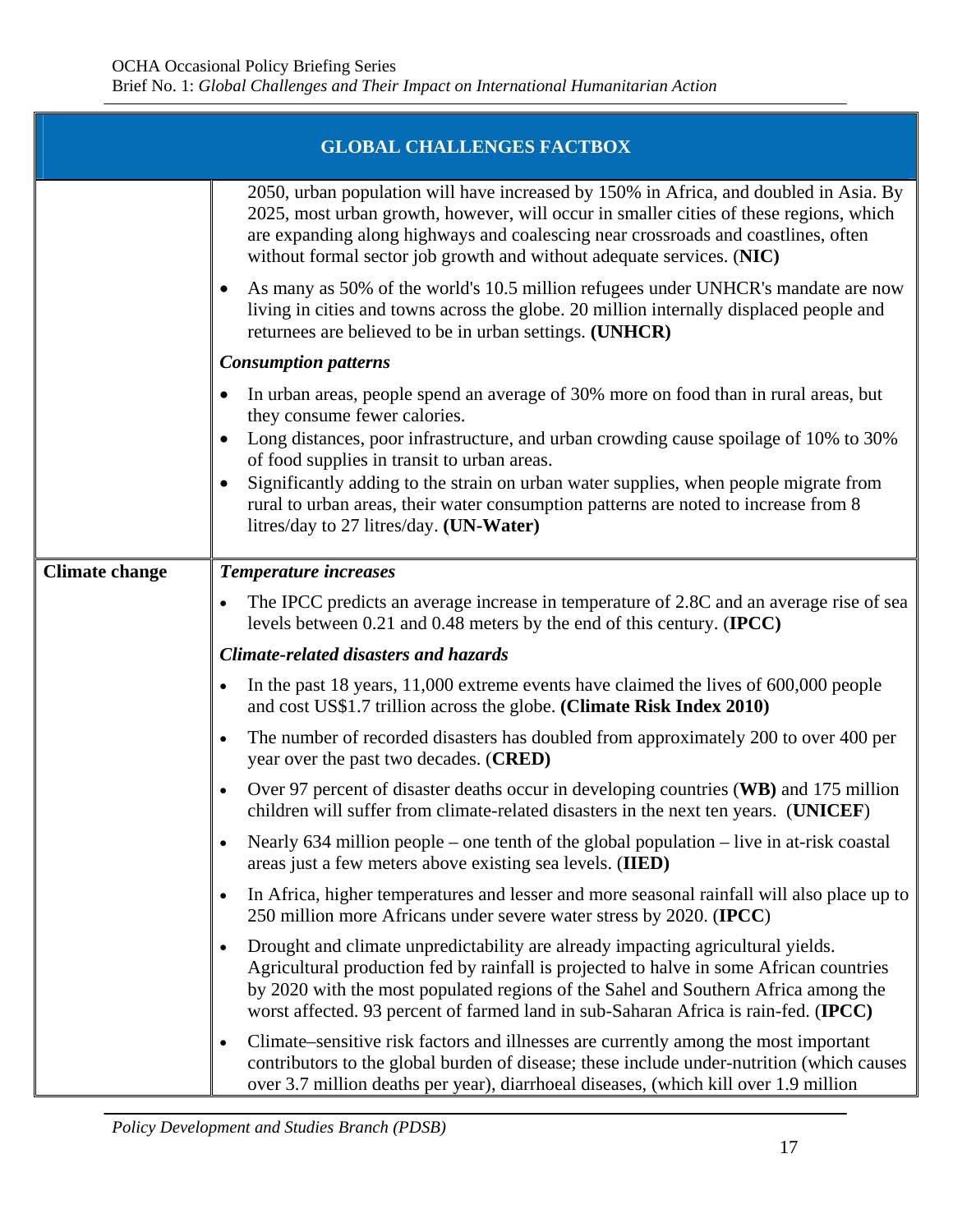| <b>GLOBAL CHALLENGES FACTBOX</b> |                                                                                                                                                                                                                                                                                                                                                                                        |  |
|----------------------------------|----------------------------------------------------------------------------------------------------------------------------------------------------------------------------------------------------------------------------------------------------------------------------------------------------------------------------------------------------------------------------------------|--|
|                                  | annually) and malaria (which kills almost 1 million). ( $WHO$ )                                                                                                                                                                                                                                                                                                                        |  |
|                                  | Climate change could reduce potential agricultural output by up to 30% in Africa and<br>up to $21\%$ in Asia. (FAO)                                                                                                                                                                                                                                                                    |  |
| <b>Extreme poverty</b>           | Almost half the world, over 3 billion people, live on less than \$2.50 a day, and 1.4<br>$\bullet$<br>billion of those live in 'extreme poverty' of \$1.25 a day. (UNDESA)                                                                                                                                                                                                             |  |
|                                  | At least 80% of humanity lives on less than \$10 a day. ( $W$ B)<br>$\bullet$                                                                                                                                                                                                                                                                                                          |  |
|                                  | The African continent has been an outlier in the plight to reduce poverty. Whereas<br>٠<br>world poverty levels have been trending downwards since the early 1980s, poverty<br>levels in Africa have actually increased $-40\%$ in 1981, 51.2% in 2005. In absolute<br>terms, the number of poor people has nearly doubled, from 200 million in 1981 to 380<br>million in 2005. $(WB)$ |  |
|                                  | Women and girls make up 70% of the 1.4 billion people living on under a \$1.25 a day.<br>(UNIFEM)                                                                                                                                                                                                                                                                                      |  |
|                                  | Of the 2.2 billion children in the world, 1 billion live in poverty. (UNICEF)                                                                                                                                                                                                                                                                                                          |  |
| <b>Food security</b>             | <b>Caseloads</b>                                                                                                                                                                                                                                                                                                                                                                       |  |
|                                  | In 2008, an additional 115 million people joined the ranks of the hungry. By the end of<br>2009, over 1 billion people worldwide will suffer from hunger and malnutrition, the<br>highest number in four decades. (FAO)                                                                                                                                                                |  |
|                                  | Some 25,000 children die daily from malnutrition, and the majority of these from<br>countries not deemed "humanitarian crises." (FAO)                                                                                                                                                                                                                                                  |  |
|                                  | Seven children die of hunger every minute. (UN Standing Committee on Nutrition)<br>$\bullet$                                                                                                                                                                                                                                                                                           |  |
|                                  | 2 billion people currently suffer from micro-nutrient deficiencies, a number that<br>typically increases dramatically during times of crisis. (WHO)                                                                                                                                                                                                                                    |  |
|                                  | <b>Prices and production</b>                                                                                                                                                                                                                                                                                                                                                           |  |
|                                  | Food prices on the world market remain high, on average 41% higher than their 2002-<br>$\bullet$<br>2004 levels. At the local level, prices have not markedly decreased from their 2008<br>peak. In over 12 countries, prices have continued to increase, surpassing their 2008<br>level by over 40%.                                                                                  |  |
|                                  | To feed world in 2030, food production must increase by 50% over current levels.<br>(WB)                                                                                                                                                                                                                                                                                               |  |
|                                  | To feed the world in 2050, food production will have to increase by 70% over the next<br>40 years to feed an estimated 9.1 billion in 2050. (FAO) Between 1995 and 2025, grain<br>demand in sub-Saharan Africa will increase by 121 percent, from 78 to 172 million<br>metric tons.                                                                                                    |  |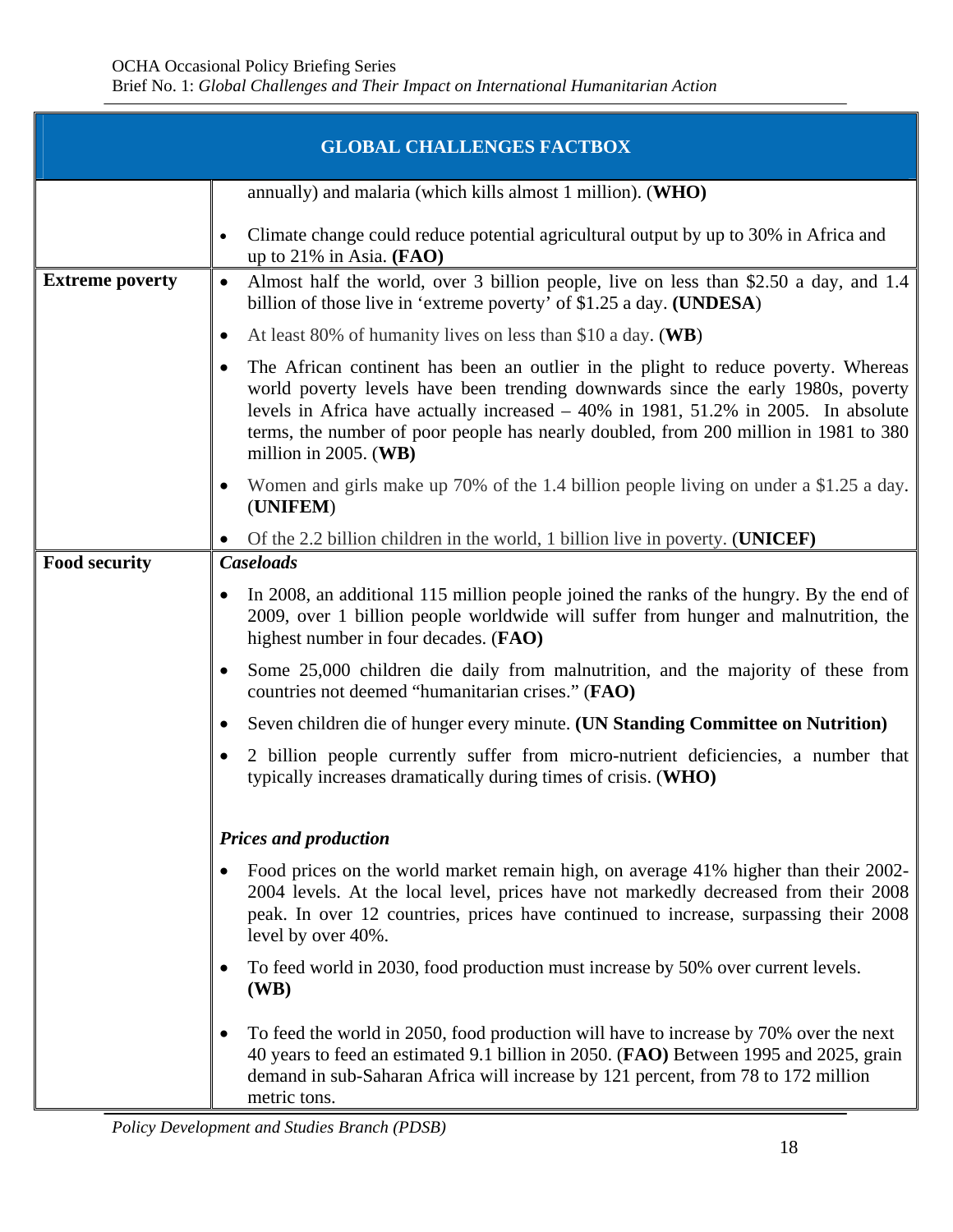| <b>GLOBAL CHALLENGES FACTBOX</b>        |                                                                                                                                                                                                                                                                            |  |
|-----------------------------------------|----------------------------------------------------------------------------------------------------------------------------------------------------------------------------------------------------------------------------------------------------------------------------|--|
|                                         | If more land is not allocated for food production now, 370 million could face famine by<br>2050. (FAO)                                                                                                                                                                     |  |
|                                         | Smallholder farmers produce 80% of food crops in Africa. (FAO)<br>$\bullet$                                                                                                                                                                                                |  |
| <b>Financial and</b><br>economic crises | The current financial and economic crisis is expected to cause the loss of over 50<br>$\bullet$<br>million jobs and the increase of the population living below the poverty threshold by<br>some 55 million.                                                               |  |
|                                         | In 2007, remittance flows were estimated at USD 337 billion worldwide, USD 251<br>billion of which went to developing countries. Remittances are likely to fall by 5 to 8%<br>in most developing countries. (WB)                                                           |  |
|                                         | ODA from some countries could drop by as much as 40%. ( <b>UNCTAD</b> )<br>٠                                                                                                                                                                                               |  |
|                                         | The African continent is forecasted to experience a drop in GDP of \$49 billion as<br>compared to 2007, a percentage cut of over 10%. Only 10-15 countries in Africa have<br>the capacity to implement counter-cyclical responses to the financial crisis. (Action<br>Aid) |  |
| <b>Energy security</b>                  | Demand in energy is expected to increase by 50% by 2030. Over 70% of this increase in<br>$\bullet$<br>energy demand will stem from the developing world. (NIC)                                                                                                             |  |
|                                         | Fossil fuels will still comprise the bulk of the demand (some 83% for the combination<br>$\bullet$<br>of oil, coal and gas). (IEA)                                                                                                                                         |  |
|                                         | Currently 2.4 billion people lack the necessary fuel supplies to meet their basic, daily<br>household cooking and heating needs.                                                                                                                                           |  |
|                                         | Bio-fuel production is set to expand by nearly 90% over the next 10 years, reaching 192<br>$\bullet$<br>billion litres by 2018. Bio-fuel production to reduce dependency on fossil fuels by only<br>10% will require 7% of the world's arable land. ( <b>FAO</b> )         |  |
|                                         | Raw materials from forests represent over 90% of energy sources in Africa. (FAO)                                                                                                                                                                                           |  |
| <b>Water security</b>                   | <b>Consumption patterns</b>                                                                                                                                                                                                                                                |  |
|                                         | In the past 100 years, while world population has tripled, water consumption sextupled.<br>(WB)                                                                                                                                                                            |  |
|                                         | Feeding everyone in $2050$ – including the undernourished and additional 3 billion<br>people expected – could require 50 % more water than is needed now. $(FAO)$                                                                                                          |  |
|                                         | <b>Access and scarcity</b>                                                                                                                                                                                                                                                 |  |
|                                         | Around 1.2 billion people, or almost one-fifth of the world's population, live in areas of<br>physical scarcity, while another 1.6 billion people, or almost one quarter of the world's<br>population, face economic water shortage. (UN-Water)                            |  |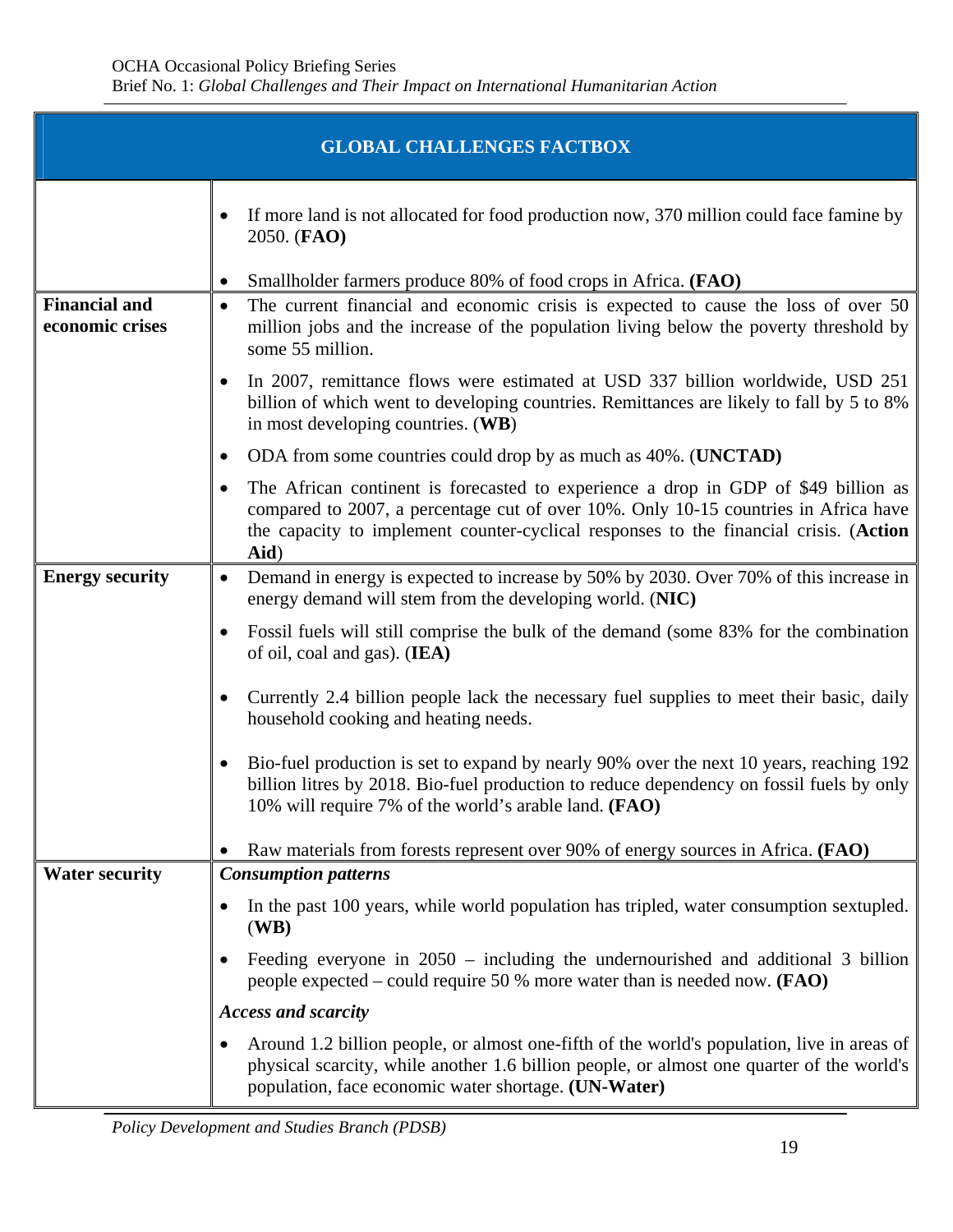| <b>GLOBAL CHALLENGES FACTBOX</b> |                                                                                                                                                                                                                                                                                                                                                                                                                               |  |
|----------------------------------|-------------------------------------------------------------------------------------------------------------------------------------------------------------------------------------------------------------------------------------------------------------------------------------------------------------------------------------------------------------------------------------------------------------------------------|--|
|                                  | It is projected by 2030, 47% of world population will be living in areas of high water<br>$\bullet$<br>stress. (OECD)                                                                                                                                                                                                                                                                                                         |  |
|                                  | 1.4 billion people do not have access to safe water (a number that could double by<br>2025). (WHO)                                                                                                                                                                                                                                                                                                                            |  |
|                                  | By 2020, up to 250 million people could face more severe water shortages across<br>Africa. (IPCC)                                                                                                                                                                                                                                                                                                                             |  |
|                                  | Over one-third of the world's population (2.6 billion) has no access to sanitation<br>facilities. (WHO) In developing countries, about 80% of illnesses are linked to poor<br>water and sanitation conditions. One out of every 4 deaths under the age of 5 worldwide<br>is due to a water-borne disease. At any one time, half of the world's hospital beds are<br>occupied by patients suffering from water-borne diseases. |  |
|                                  | In developing countries, water collectors, usually women and girls, have to walk several<br>kilometers every day to fetch water. Once filled, pots and jerry cans weigh as much as<br>20 <sub>kg</sub> .                                                                                                                                                                                                                      |  |
|                                  | 93% of African communities do not have groundwater access and depend entirely on<br>variable rainfall for their water needs. Only 7% of African land and 4% of sub-Saharan<br>African land is irrigated overall. (FAO)                                                                                                                                                                                                        |  |
|                                  | There are 215 "international" rivers and more than 300 water basins shared by 2-3<br>$\bullet$<br>countries, all providing potential conflict zones as resources are debilitated. (IEA)                                                                                                                                                                                                                                       |  |
| <b>Migration</b>                 | Net migration from developing to developed countries is projected to average 2.4<br>$\bullet$<br>million persons annually from 2009 to 2050. (DESA)                                                                                                                                                                                                                                                                           |  |
|                                  | There are more than 200 million estimated international migrants in the world today.<br>(ION)                                                                                                                                                                                                                                                                                                                                 |  |
|                                  | Migrants comprise 3% of the global population. The number of the migrants worldwide<br>would constitute the fifth most populous country in the world. Women account for<br>49.6% of global migrants.                                                                                                                                                                                                                          |  |
|                                  | By 2050, anywhere between 50 and 200 million people may become domestic or<br>international migrants as a result of climate change. (Stern Review)                                                                                                                                                                                                                                                                            |  |
| <b>Health pandemics</b>          | The influenza pandemic of 1918-1919 caused an estimated 40 to 50 million deaths<br>$\bullet$<br>worldwide. Current models project that a pandemic could result in 2 to 7.4 million<br>deaths. (WHO)                                                                                                                                                                                                                           |  |
|                                  | By 2025, there will still be 5 million deaths among children under five - 97% of them in<br>the developing world, and most of them due to infectious diseases such as pneumonia<br>and diarrhea, combined with malnutrition. (WHO)                                                                                                                                                                                            |  |
|                                  | It is projected that more than 5 billion people $-67\%$ of the world population – may still                                                                                                                                                                                                                                                                                                                                   |  |